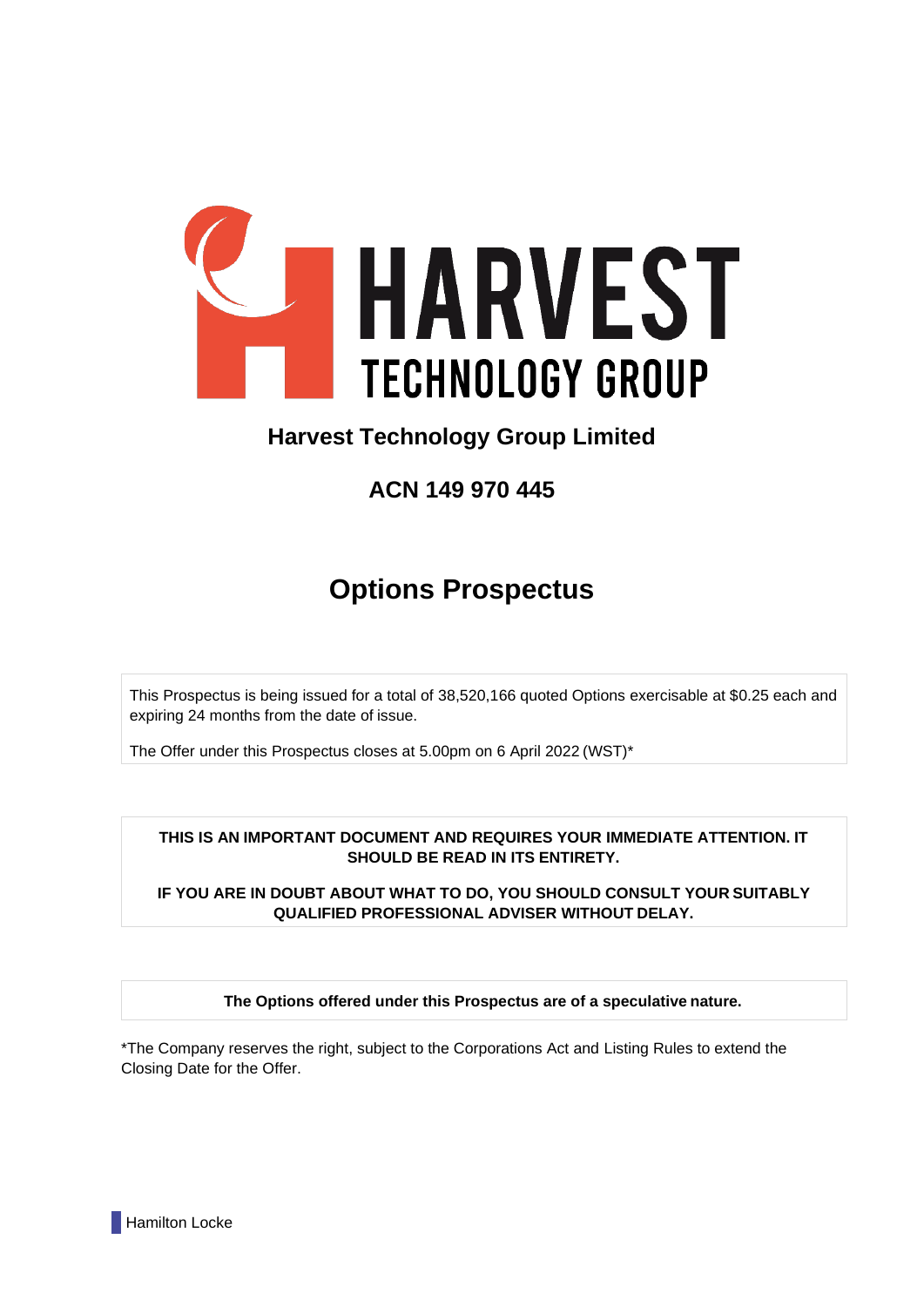## **Table of Contents**

|    | <b>Important Information</b>             | $\mathbf{2}$            |
|----|------------------------------------------|-------------------------|
|    | <b>Corporate Directory</b>               | 3                       |
|    | <b>Indicative Timetable</b>              | $\overline{\mathbf{4}}$ |
|    | <b>Investment Overview</b>               | 5                       |
| 1. | <b>Details of the Offer</b>              | 9                       |
| 2. | <b>Application for Placement Options</b> | 12                      |
| 3. | <b>Effect of the Offer</b>               | 13                      |
| 4. | <b>Risk Factors</b>                      | 17                      |
| 5. | <b>Additional information</b>            | 23                      |
| 6. | <b>Directors' Statement and Consent</b>  | 33                      |
| 7. | <b>Definitions</b>                       | 34                      |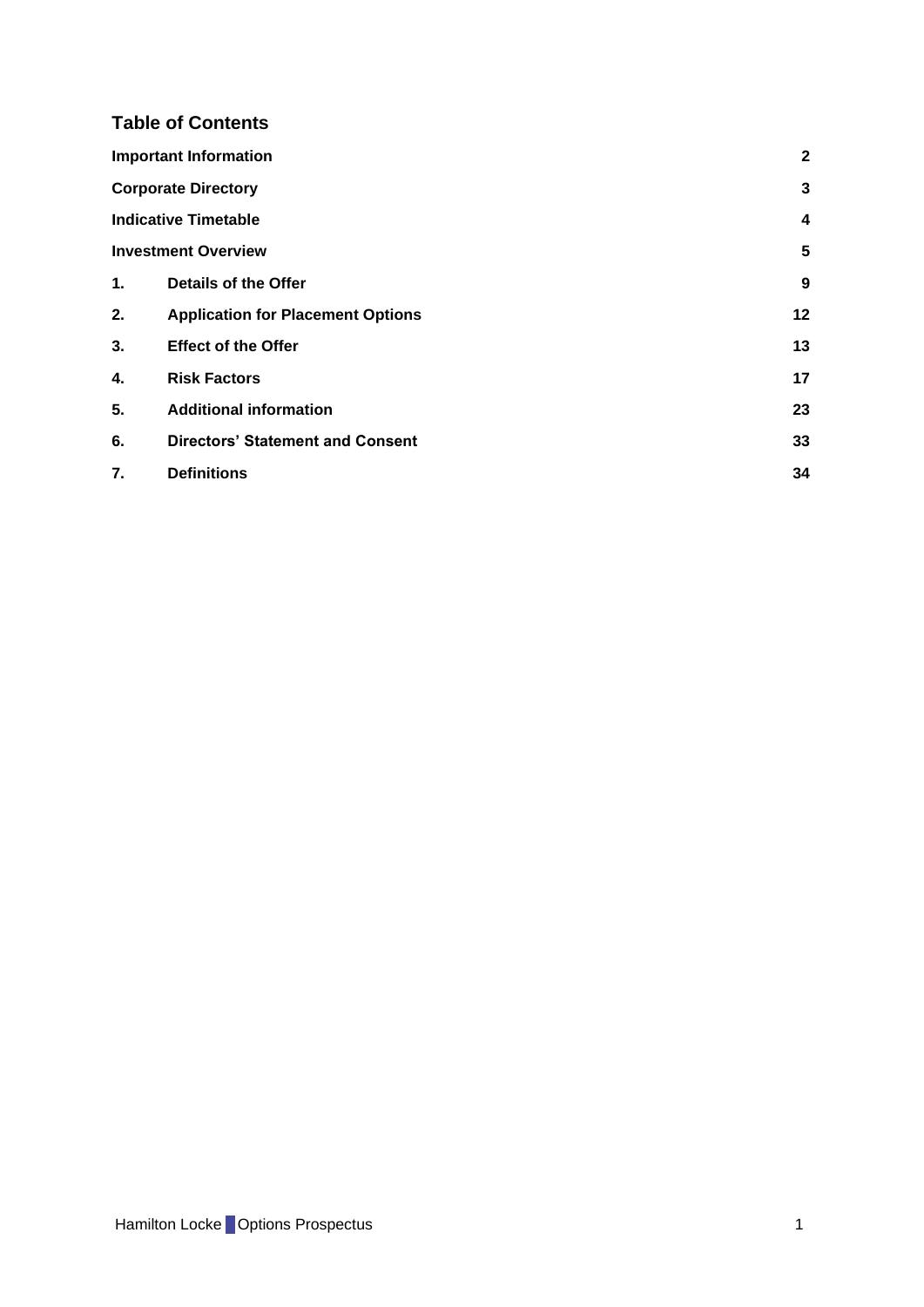## <span id="page-2-0"></span>**Important Information**

This Prospectus is dated 30 March 2022 and was lodged with the ASIC on that date with the consent of all Directors. Neither ASIC nor ASX nor their respective officers take any responsibility for the contents of this Prospectus.

No Placement Options will be issued on the basis of this Prospectus any later than 13 months after the date of this Prospectus (being the expiry date of this Prospectus).

The Prospectus will be made available in electronic form. Persons having received a copy of this Prospectus in its electronic form may obtain an additional paper copy of this Prospectus (free of charge) from the Company's registered office by contacting the Company as detailed in the Corporate Directory.

The Company will also provide copies of other documents on request (see Section [5.3\)](#page-26-0).

The Placement Options offered by this Prospectus should be considered speculative. Please refer to Section [4](#page-17-0) for details relating to investment risks.

Applications for Placement Options will only be accepted on an Application Form attached to or provided by the Company with a copy of this Prospectus either in paper or electronic form. The Corporations Act prohibits any person from passing on to another person an Application Form unless it is accompanied by a complete and unaltered copy of this Prospectus.

Revenues and expenditures disclosed in this Prospectus are recognised exclusive of the amount of goods and services tax, unless otherwise disclosed. No person is authorised to give any information or to make any representation in connection with the Offer which is not contained in this Prospectus. Any information or representation not so contained may not be relied on as having been authorised by the Company in connection with the Offer.

The Offer constituted by this Prospectus in electronic form is only available to persons receiving an electronic version of this Prospectus and accompanying Application Form within Australia and New Zealand.

No action has been taken to permit the offer of Placement Options under this Prospectus in any jurisdiction other than Australia.

The distribution of this Prospectus in jurisdictions outside Australia may be restricted by law and therefore persons into whose possession this document comes should seek advice on and observe any such restrictions. Any failure to comply with these restrictions may constitute a violation of those laws. This Prospectus does not constitute an offer of Placement Options in any jurisdiction where, or to any person to whom, it would be unlawful to issue this Prospectus.

This document is important and should be read in its entirety before deciding to participate in the Offer. This does not take into account the investment objectives, financial or taxation, or particular needs of any particular Applicant. Before making any investment in the Company, each Applicant should consider whether such an investment is appropriate to their particular needs, and considering their individual risk profile for speculative investments, investment objectives and individual financial circumstances. Each Applicant should consult their stockbroker, solicitor, accountant or other professional adviser without delay.

Definitions of certain terms used in this Prospectus are contained in Section [7.](#page-34-0) All references to currency are to Australian dollars and all references to time are to the time in Perth, Western Australia unless otherwise indicated.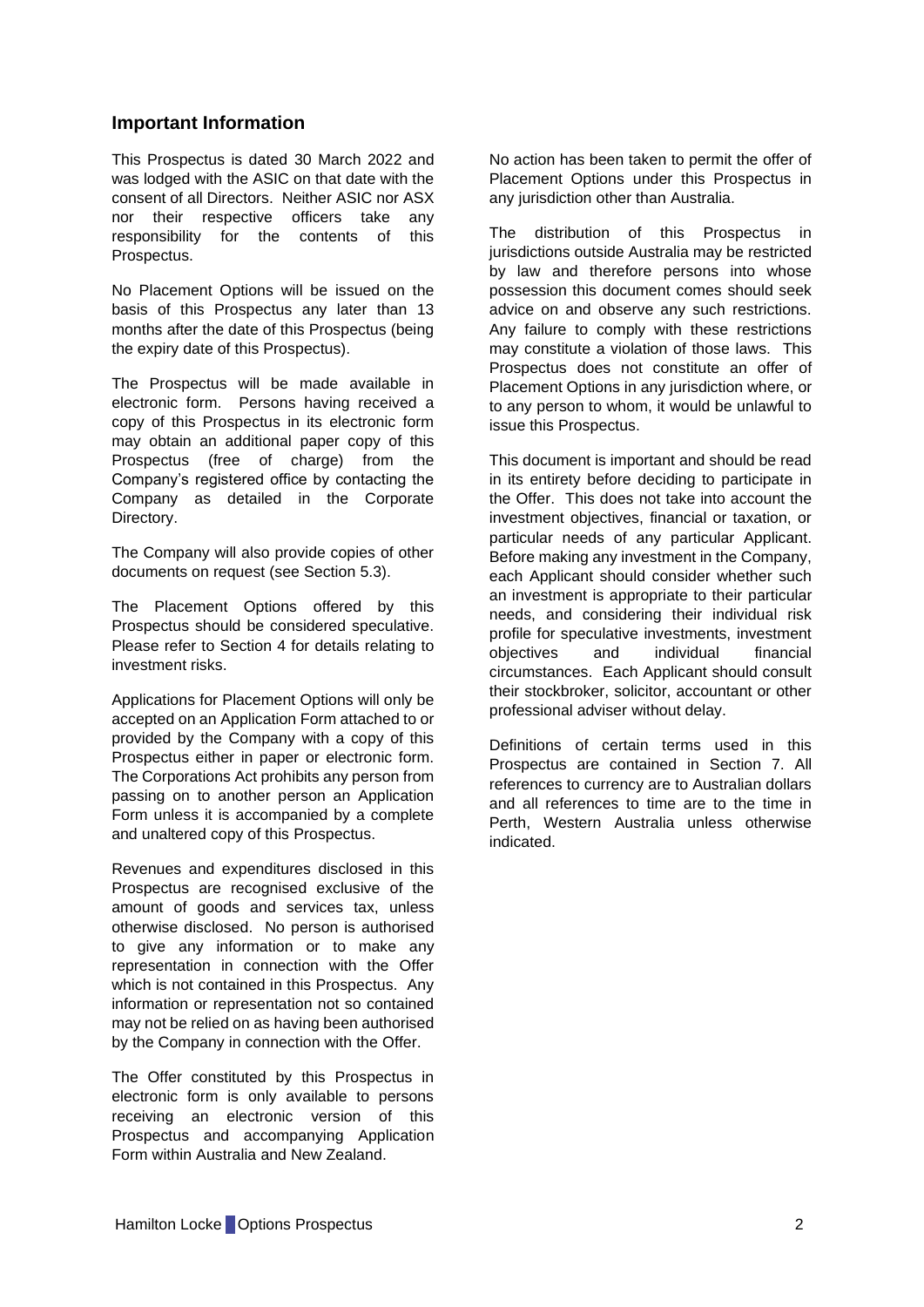## <span id="page-3-0"></span>**Corporate Directory**

| <b>Directors</b>                                                                                                                                          |                                                                                                                                                                                      |
|-----------------------------------------------------------------------------------------------------------------------------------------------------------|--------------------------------------------------------------------------------------------------------------------------------------------------------------------------------------|
| Paul Guilfoyle                                                                                                                                            | <b>Executive Director and Group CEO</b>                                                                                                                                              |
| Jeffery Sengelman                                                                                                                                         | Non-Executive Chair                                                                                                                                                                  |
| Rodney Evans                                                                                                                                              | Non-Executive Director                                                                                                                                                               |
| Marcus Machin                                                                                                                                             | Non-Executive Director                                                                                                                                                               |
| <b>Stuart Carmichael</b>                                                                                                                                  | Non-Executive Director                                                                                                                                                               |
| <b>Company Secretary</b>                                                                                                                                  |                                                                                                                                                                                      |
| Jack Rosagro                                                                                                                                              |                                                                                                                                                                                      |
| <b>Registered and Principal Office</b>                                                                                                                    | <b>Share Registry</b>                                                                                                                                                                |
| Ground Floor,<br>16 Ord Street<br>West Perth WA 6005<br>Phone: +61 8 6370 6370<br>Email: investor@harvest-tech.com.au<br>Website: www.harvest.technology/ | Computershare Investor Services Pty Limited<br>Level 11, 172 St Georges Terrace<br>Perth WA 6000<br>Phone:<br>1300 850 505 (within Australia)<br>+61 3 9415 4000 (outside Australia) |
| Auditor*                                                                                                                                                  | <b>Lead Manager</b>                                                                                                                                                                  |
| HLB Mann Judd (WA Partnership)<br>Level 4, 130 Stirling Street<br>Perth WA 6000                                                                           | ACNS Capital Markets Pty Ltd trading as Alto<br>Capital (AFSL: 279099)<br>Ground Level, 16 Ord Street<br>West Perth WA 6005                                                          |
| <b>Solicitors</b>                                                                                                                                         |                                                                                                                                                                                      |
| <b>Hamilton Locke</b><br><b>Central Park Building</b><br>Level 27, 152 - 158 St Georges Terrace<br><b>Perth WA 6000</b>                                   | <b>ASX Code: HTG</b>                                                                                                                                                                 |

\* These entities are included for information purposes only. They have not been involved in the preparation of this Prospectus.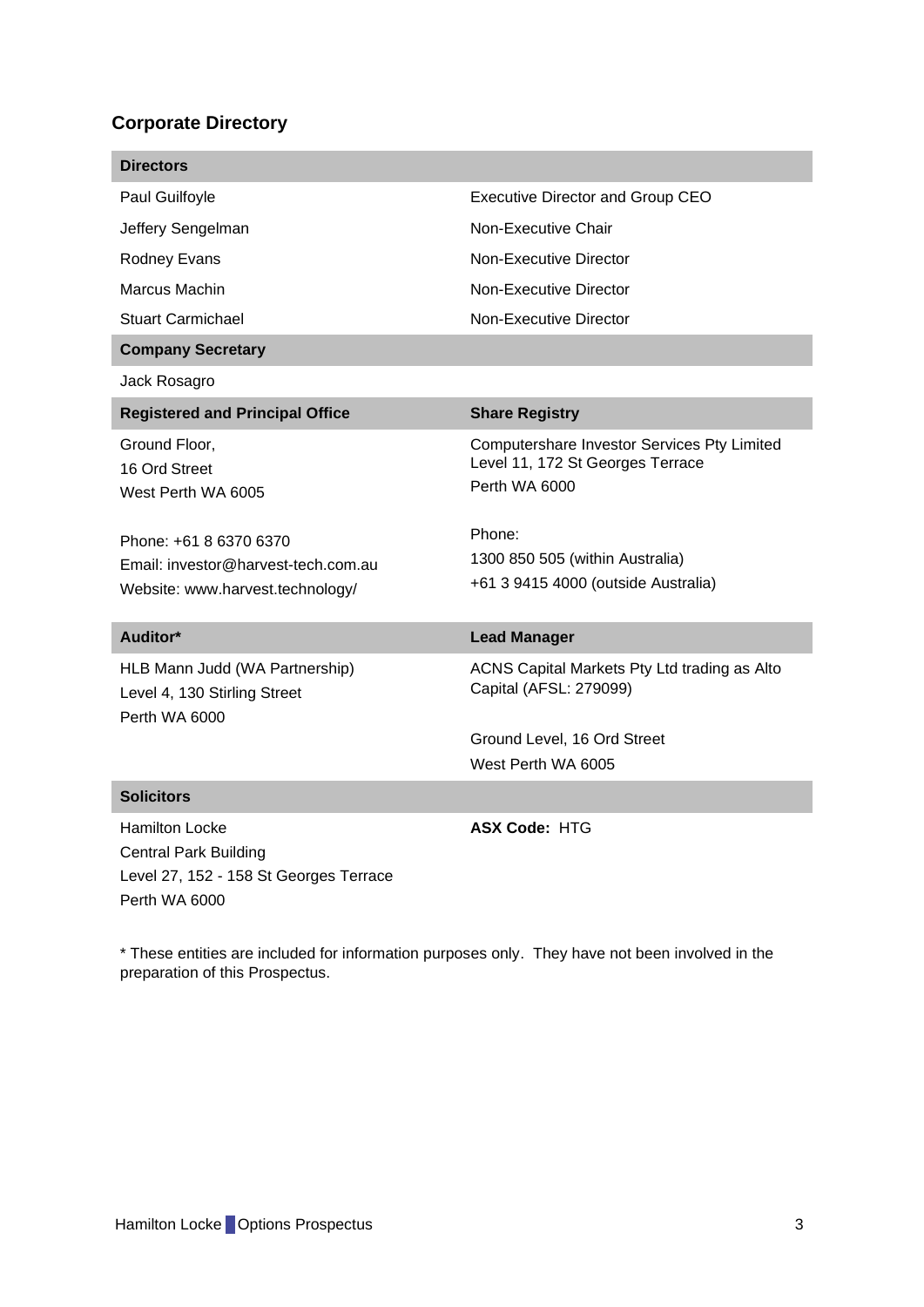## <span id="page-4-0"></span>**Indicative Timetable**

| Event                                                                                                         | Date          |
|---------------------------------------------------------------------------------------------------------------|---------------|
| Lodgement of Prospectus with ASIC                                                                             | 30 March 2022 |
| Opening Date of Offer                                                                                         | 31 March 2022 |
| Closing Date of Offer*                                                                                        | 6 April 2022  |
| Appendix 2A                                                                                                   | 7 April 2022  |
| Issue of Placement Options offered under this Prospectus                                                      | 7 April 2022  |
| Commencement of trading on a normal settlement basis of the<br>Placement Options issued under this Prospectus | 8 April 2022  |

#### **Note**

\* The dates and times noted above are indicative only and subject to change. Any material changes will be notified by the Company to ASX. The Company reserves the right to amend any or all of these dates and times, including amending the Closing Date of the Offer, without prior notice subject to the Corporations Act, the Listing Rules and other applicable laws.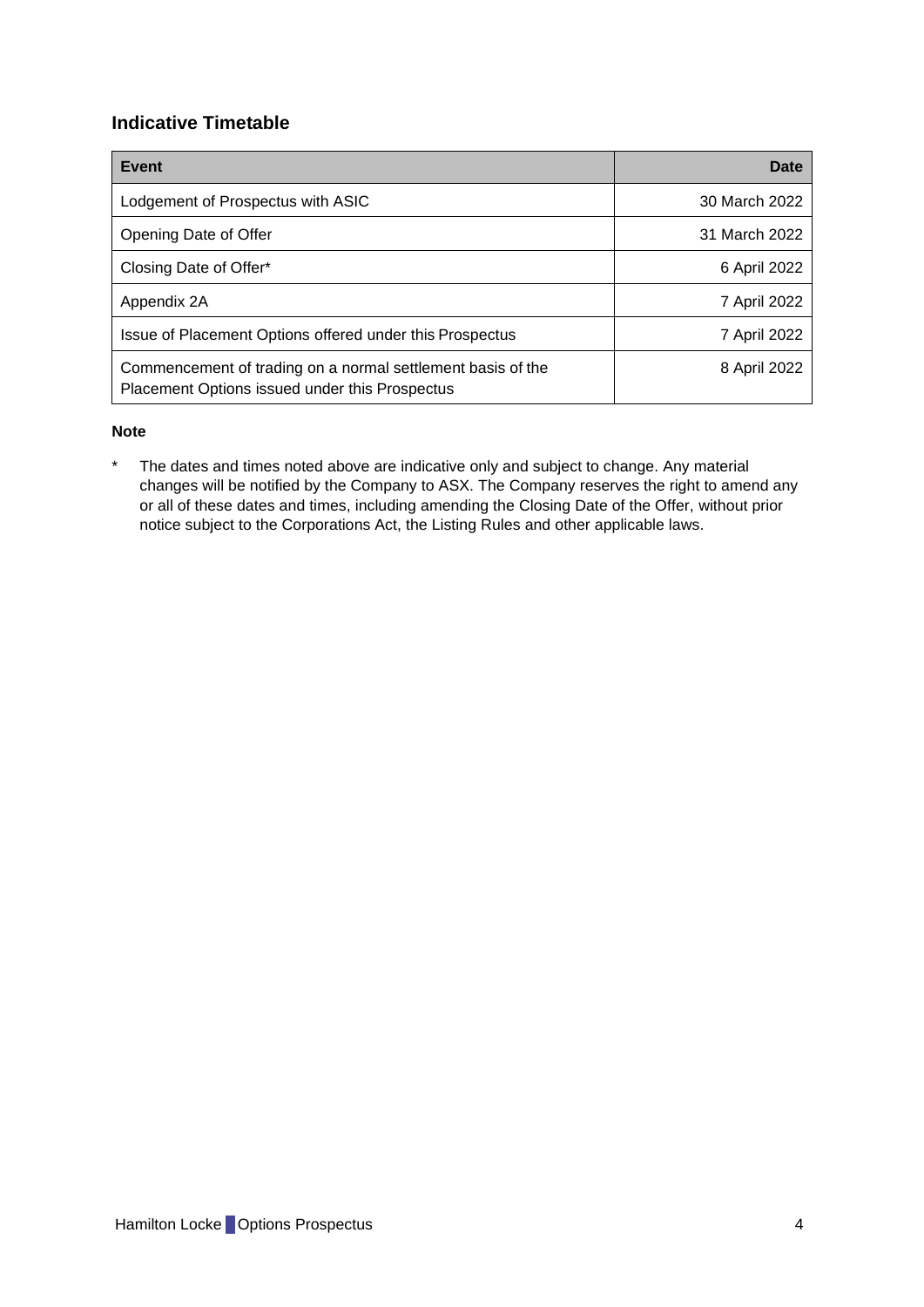## <span id="page-5-0"></span>**Investment Overview**

This Section is intended to highlight key information for potential investors. It is an overview only, and is not intended to replace the Prospectus. Potential investors should read the Prospectus in full before deciding to invest in Placement Options.

| <b>Key Information</b>                                                                                                                                                                                                                                                                                                                                                                                                                                                                                                                                                                                                                                             | <b>Further</b><br><b>Information</b> |
|--------------------------------------------------------------------------------------------------------------------------------------------------------------------------------------------------------------------------------------------------------------------------------------------------------------------------------------------------------------------------------------------------------------------------------------------------------------------------------------------------------------------------------------------------------------------------------------------------------------------------------------------------------------------|--------------------------------------|
| <b>Transaction specific prospectus</b>                                                                                                                                                                                                                                                                                                                                                                                                                                                                                                                                                                                                                             |                                      |
| This Prospectus is a transaction specific prospectus for an offer of options to<br>acquire continuously quoted securities (as defined in the Corporations Act)<br>and has been prepared in accordance with Section 713 of the Corporations<br>Act. It does not contain the same level of disclosure as an initial public<br>offering prospectus. In making representations in this Prospectus regard has<br>been had to the fact that the Company is a disclosing entity for the purposes<br>of the Corporations Act and certain matters may reasonably be expected to<br>be known to investors and professional advisers whom potential investors<br>may consult. |                                      |
| Offer                                                                                                                                                                                                                                                                                                                                                                                                                                                                                                                                                                                                                                                              | Sections 1.1 and<br>1.2              |
| This Prospectus is for an offer of 38,520,166 quoted Options to subscribers<br>under the Placement, on the basis of 1 free attaching Placement Option for<br>every for every Share subscribed for under the Placement.                                                                                                                                                                                                                                                                                                                                                                                                                                             |                                      |
| The Placement Options will have an exercise price of \$0.25 each and will<br>expire two years from the date of issue.                                                                                                                                                                                                                                                                                                                                                                                                                                                                                                                                              |                                      |
| The Placement Options will be issued without Shareholder approval using the<br>Company's available 15% placement capacity under ASX Listing Rule 7.1.                                                                                                                                                                                                                                                                                                                                                                                                                                                                                                              |                                      |
| The issue of Placement Shares raised \$5.78 million (before costs). No<br>additional funds will be raised through the issue of Placement Options under<br>the Offer.                                                                                                                                                                                                                                                                                                                                                                                                                                                                                               |                                      |
| An additional \$1 million will be raised through the proposed participation of<br>Participating Directors under the Placement subject to the approval of<br>Shareholders.                                                                                                                                                                                                                                                                                                                                                                                                                                                                                          |                                      |
| <b>Eligibility</b>                                                                                                                                                                                                                                                                                                                                                                                                                                                                                                                                                                                                                                                 | Section 1.2                          |
| The Offer is limited to participants of the Placement.                                                                                                                                                                                                                                                                                                                                                                                                                                                                                                                                                                                                             |                                      |
| What is the purpose of the Offer?                                                                                                                                                                                                                                                                                                                                                                                                                                                                                                                                                                                                                                  | Section 1.2                          |
| The primary purpose of the Offer is to remove the need for an additional<br>disclosure document to be issued upon the sale of any Shares that are issued<br>upon conversion of any Placement Options that are issued under the Offer<br>and to facilitate the quotation of the Placement Options.                                                                                                                                                                                                                                                                                                                                                                  |                                      |
| <b>Risk factors</b>                                                                                                                                                                                                                                                                                                                                                                                                                                                                                                                                                                                                                                                | Section 4                            |
| Potential investors should be aware that subscribing for Placement Options in<br>the Company involves a number of risks. The key risk factors of which<br>investors should be aware are set out in Section 4, including (but not limited<br>to) risks in respect of:                                                                                                                                                                                                                                                                                                                                                                                               |                                      |
| <b>Growth Strategies</b>                                                                                                                                                                                                                                                                                                                                                                                                                                                                                                                                                                                                                                           |                                      |
| HTG has a number of strategies in place to generate future growth<br>and earnings. There is a risk that the implementation of growth<br>strategies will be subject to delays or cost overruns and there is no<br>guarantee that these strategies will generate the customer demand,<br>full financial benefits anticipated or result in future sales and earnings<br>growth and may not deliver a return on investment. Furthermore, the<br>implementation of growth strategies may lead to changes to HTG's                                                                                                                                                       |                                      |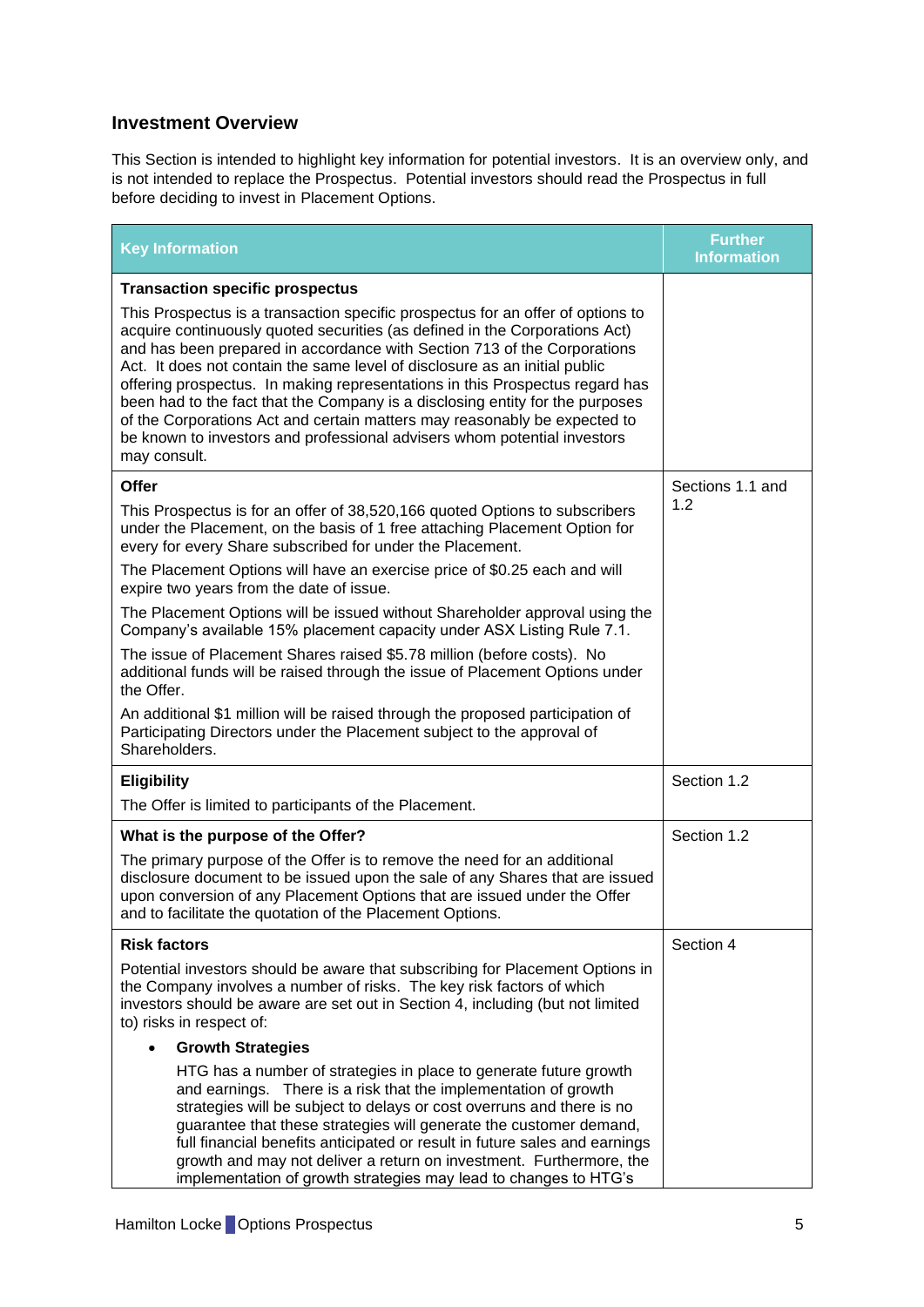| <b>Key Information</b>                                                                                                                                                                                                                                                                                                                                                                                                                                                                                                                                                                                                        | <b>Further</b><br><b>Information</b> |
|-------------------------------------------------------------------------------------------------------------------------------------------------------------------------------------------------------------------------------------------------------------------------------------------------------------------------------------------------------------------------------------------------------------------------------------------------------------------------------------------------------------------------------------------------------------------------------------------------------------------------------|--------------------------------------|
| business or the customer experience which may result in unintended<br>adverse consequences.                                                                                                                                                                                                                                                                                                                                                                                                                                                                                                                                   |                                      |
| <b>Stage of development</b>                                                                                                                                                                                                                                                                                                                                                                                                                                                                                                                                                                                                   |                                      |
| There is a risk that HTG (being at an early stage of development)<br>may not be able to manage accelerated growth, which could impact<br>the financial results and growth funding of HTG, as well as the share<br>price of the Company. The Company does not currently generate<br>positive cash-flow and requires funding to deliver on its strategy.                                                                                                                                                                                                                                                                        |                                      |
| <b>Future profitability</b><br>٠                                                                                                                                                                                                                                                                                                                                                                                                                                                                                                                                                                                              |                                      |
| The Company's limited financial history creates uncertainty in relation<br>to the business and its prospects. There can be no certainty that<br>HTG will achieve or sustain profitability or achieve or sustain positive<br>cash flow from its operating activities. The Group's profitability may<br>be impacted by many factors and the extent of future profits (if any)<br>and the time required to achieve sustained profitability are uncertain<br>and cannot be reliably predicted.                                                                                                                                    |                                      |
| Supplier and customer relationships<br>$\bullet$                                                                                                                                                                                                                                                                                                                                                                                                                                                                                                                                                                              |                                      |
| The Group relies on key business relationships to deliver its services.<br>There are multiple suppliers for the Company to contract with. A<br>failure to maintain supplier relationships generally could result in a<br>loss of support, which could adversely impact the business<br>operations and the financial results. In particular, the Company has<br>four significant supplier contracts. A loss of these arrangements<br>would therefore have a materially adverse impact on the operability<br>and profitability of the Company in its delivery and support of<br>hardware products.                              |                                      |
| Data Loss, Theft or Corruption<br>$\bullet$                                                                                                                                                                                                                                                                                                                                                                                                                                                                                                                                                                                   |                                      |
| The Company stores data in its own systems and networks.<br>Exploitation or hacking of any of these systems or networks could<br>lead to corruption, theft or loss of the data which could have a<br>material adverse effect on the Company's business, financial<br>condition and results. Further, if the Company's systems, networks<br>or technology are subject to any type of 'cyber' crime, its technology<br>may be perceived as unsecure which may lead to a decrease in the<br>number of customers.                                                                                                                 |                                      |
| <b>Intellectual Property Rights</b>                                                                                                                                                                                                                                                                                                                                                                                                                                                                                                                                                                                           |                                      |
| A substantial part of the Company's commercial success will depend<br>on its ability to establish and protect HTG's intellectual property to<br>maintain trade secret protection and operate without infringing the<br>proprietary rights of third parties. The commercial value of these<br>intellectual property assets is dependent on any relevant legal<br>protections. These legal mechanisms, however, do not guarantee<br>that the intellectual property will be protected or that the Company's<br>competitive position will be maintained.                                                                          |                                      |
| No assurance can be given that employees or third parties will not<br>breach confidentiality agreements, infringe or misappropriate the<br>Company's intellectual property or commercially sensitive<br>information, or that competitors will not be able to produce non-<br>infringing competitive products. Competition in retaining and<br>sustaining protection of technologies and the complex nature of<br>technologies can lead to expensive and lengthy disputes for which<br>there can be no guaranteed outcome. There can be no assurance<br>that any intellectual property which the Company (or entities it deals |                                      |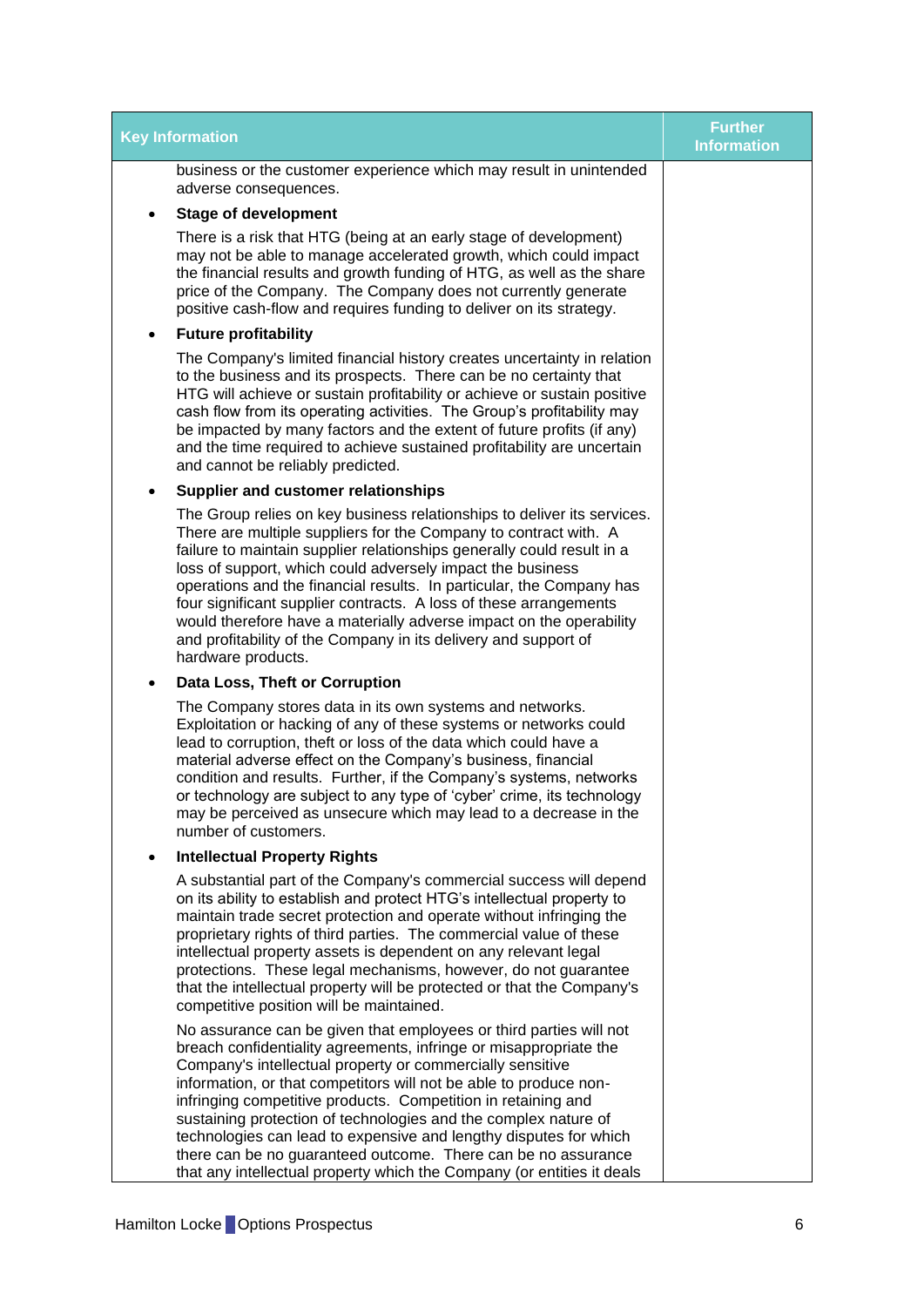| <b>Key Information</b>                                                                                                                                                                                                                                                                                                                                                                                                                                                                                                                                                                                                                                                                                                                                                                                                                                                                                                                                                                                                                                                                           | <b>Further</b><br><b>Information</b> |
|--------------------------------------------------------------------------------------------------------------------------------------------------------------------------------------------------------------------------------------------------------------------------------------------------------------------------------------------------------------------------------------------------------------------------------------------------------------------------------------------------------------------------------------------------------------------------------------------------------------------------------------------------------------------------------------------------------------------------------------------------------------------------------------------------------------------------------------------------------------------------------------------------------------------------------------------------------------------------------------------------------------------------------------------------------------------------------------------------|--------------------------------------|
| with) may have an interest in now or in the future will afford the<br>Company commercially significant protection of technologies, or that<br>any of the projects that may arise from technologies will have<br>commercial applications.                                                                                                                                                                                                                                                                                                                                                                                                                                                                                                                                                                                                                                                                                                                                                                                                                                                         |                                      |
| It is possible that third parties may assert intellectual property<br>infringement, unfair competition or like claims against HTG or the<br>Company under copyright, trade secret, patent, or other laws. While<br>the Company is not aware of any claims of this nature in relation to<br>any of the intellectual property rights in which it has or will acquire an<br>interest, such claims, if made, may harm, directly or indirectly, the<br>Company's business. If the Company is forced to defend claims of<br>intellectual property infringement, whether they are with or without<br>merit or are determined in the Company's favour, the costs of such<br>litigation will be potentially significant and may divert management's<br>attention from normal commercial operations. Additionally, securing<br>rights to (or developing) technologies complementing HTG's existing<br>intellectual property will also play an important part in the commercial<br>success of the Company. There is no guarantee that such rights can<br>be secured, or such technologies can be developed. |                                      |
| <b>Disputes</b>                                                                                                                                                                                                                                                                                                                                                                                                                                                                                                                                                                                                                                                                                                                                                                                                                                                                                                                                                                                                                                                                                  |                                      |
| The activities of the Company may result in disputes with third<br>parties, including, without limitation, the Company's investors,<br>competitors, regulators, partners, distributors, customers, directors,<br>officers and employees, and service providers. The Company may<br>incur substantial costs in connection with such disputes.                                                                                                                                                                                                                                                                                                                                                                                                                                                                                                                                                                                                                                                                                                                                                     |                                      |
| HTG was required to provide a bank guarantee, in the form of a cash<br>deposit of 292,000 Euro to Vroon Offshore Services B.V. in respect<br>of the lease of the VOS Shine. The cash deposit was due to be<br>refunded on 1 January 2022. HTG is yet to receive the bank<br>guarantee. The position on the settlement of final contractual<br>obligations is subject to negotiation, the contract having a framework<br>for the resolution of disputes which ultimately includes an arbitration<br>process. HTG will continue to avail itself of all available options to<br>recover the funds and remains confident of full recovery.                                                                                                                                                                                                                                                                                                                                                                                                                                                           |                                      |
| <b>Use of funds</b><br>No funds will be raised as a result of the Offer.                                                                                                                                                                                                                                                                                                                                                                                                                                                                                                                                                                                                                                                                                                                                                                                                                                                                                                                                                                                                                         | Section 3.2                          |
| <b>Effect on control of the Company</b><br>It is not expected that the Offer will have any effect on the control of the<br>Company.                                                                                                                                                                                                                                                                                                                                                                                                                                                                                                                                                                                                                                                                                                                                                                                                                                                                                                                                                              | Section 3.6                          |
| Indicative capital structure<br>The indicative capital structure upon completion of the Offer is set out below:                                                                                                                                                                                                                                                                                                                                                                                                                                                                                                                                                                                                                                                                                                                                                                                                                                                                                                                                                                                  | Sections 3.1                         |
| <b>Shares</b><br><b>Unquoted</b><br><b>Placement</b><br><b>Convertible</b><br>Performance<br><b>Options</b><br><b>Options</b><br><b>Rights</b><br><b>Notes</b>                                                                                                                                                                                                                                                                                                                                                                                                                                                                                                                                                                                                                                                                                                                                                                                                                                                                                                                                   |                                      |
| 588,926,543<br>5,760,000<br>56,000,000<br>4,000,000<br>Existing                                                                                                                                                                                                                                                                                                                                                                                                                                                                                                                                                                                                                                                                                                                                                                                                                                                                                                                                                                                                                                  |                                      |
| Maximum<br>Securities to<br>be issued<br>38,520,166<br>under the<br>Offer                                                                                                                                                                                                                                                                                                                                                                                                                                                                                                                                                                                                                                                                                                                                                                                                                                                                                                                                                                                                                        |                                      |
| Total<br>588,926,543<br>38,520,166<br>5,760,000<br>56,000,000<br>4,000,000                                                                                                                                                                                                                                                                                                                                                                                                                                                                                                                                                                                                                                                                                                                                                                                                                                                                                                                                                                                                                       |                                      |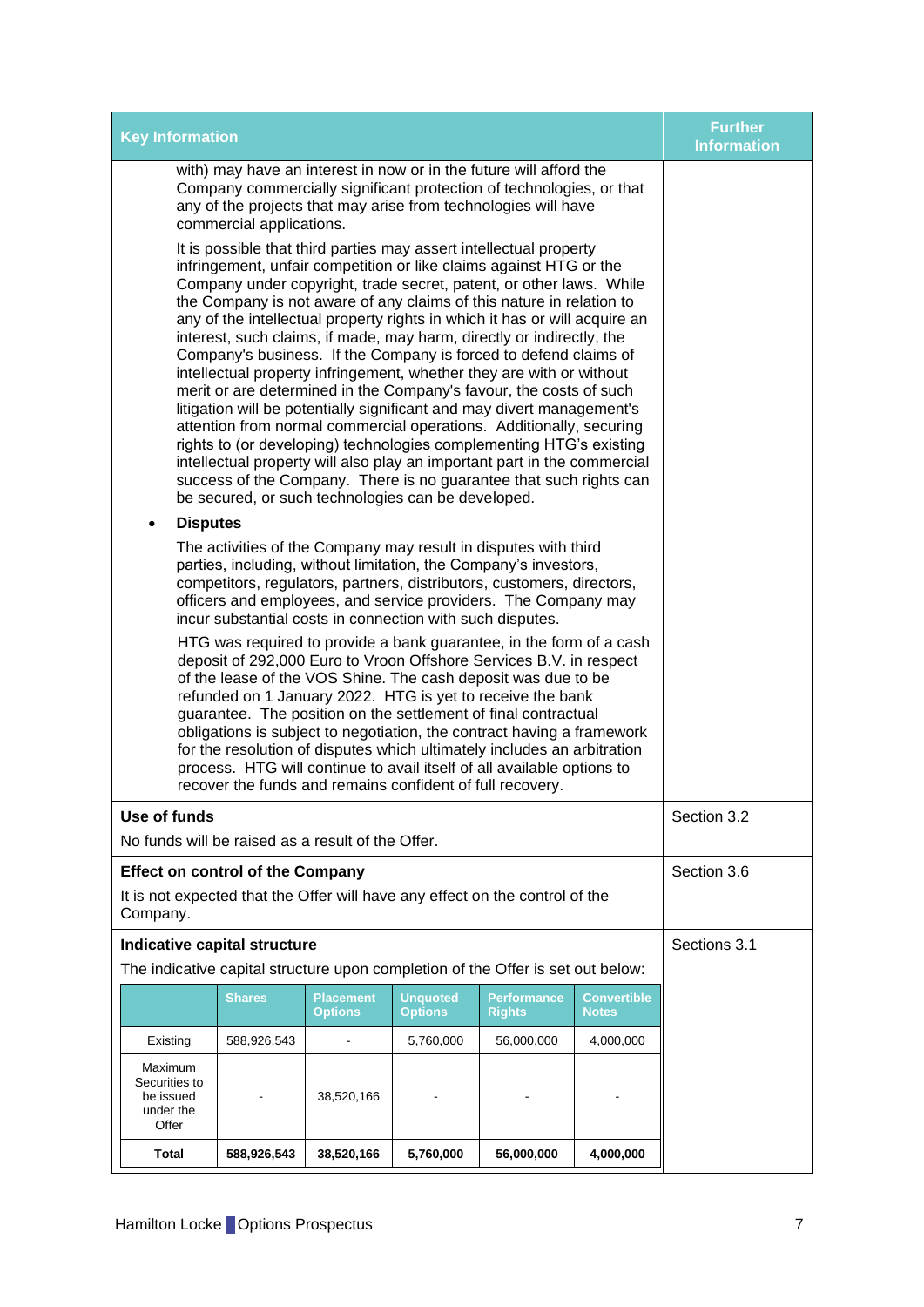| <b>Key Information</b>                                                                                                                                                                                                                                                                                                  | <b>Further</b><br><b>Information</b> |
|-------------------------------------------------------------------------------------------------------------------------------------------------------------------------------------------------------------------------------------------------------------------------------------------------------------------------|--------------------------------------|
| <b>Directors' participation</b>                                                                                                                                                                                                                                                                                         | Sections 1.1                         |
| Mr Paul Guilfoyle and Mr Marcus Machin (or their respective nominees) have<br>each agreed to subscribe for \$500,000 in Shares under the Placement<br>resulting in a total issue of up to 6,666,666 Shares and 6,666,666 free<br>attaching quoted Options.                                                              |                                      |
| The proposed issue of Director Securities pursuant to the Director<br>Participation is not part of the Offer under this Prospectus and is subject to<br>Shareholder approval at an extraordinary general meeting expected to be<br>held at a later date.                                                                |                                      |
| <b>Forward looking statements</b>                                                                                                                                                                                                                                                                                       | Section 4                            |
| This Prospectus contains forward-looking statements which are identified by<br>words such as 'may', 'could', 'believes', 'estimates', 'targets', 'expects', or<br>'intends' and other similar words that involve risks and uncertainties.                                                                               |                                      |
| These statements are based on an assessment of present economic and<br>operating conditions, and on a number of assumptions regarding future<br>events and actions that, as at the date of this Prospectus, are considered<br>reasonable.                                                                               |                                      |
| Such forward-looking statements are not guarantees of future performance<br>and involve known and unknown risks, uncertainties, assumptions and other<br>important factors, many of which are beyond the control of the Company, the<br>Directors and the management.                                                   |                                      |
| The Directors cannot and do not give any assurance that the results,<br>performance or achievements expressed or implied by the forward-looking<br>statements contained in this Prospectus will actually occur and investors are<br>cautioned not to place undue reliance on these forward-looking statements.          |                                      |
| The Directors have no intention to update or revise forward-looking<br>statements, or to publish prospective financial information in the future,<br>regardless of whether new information, future events or any other factors<br>affect the information contained in this Prospectus, except where required by<br>law. |                                      |
| These forward looking statements are subject to various risk factors that<br>could cause the Company's actual results to differ materially from the results<br>expressed or anticipated in these statements. These risk factors are set out<br>in Section 4.                                                            |                                      |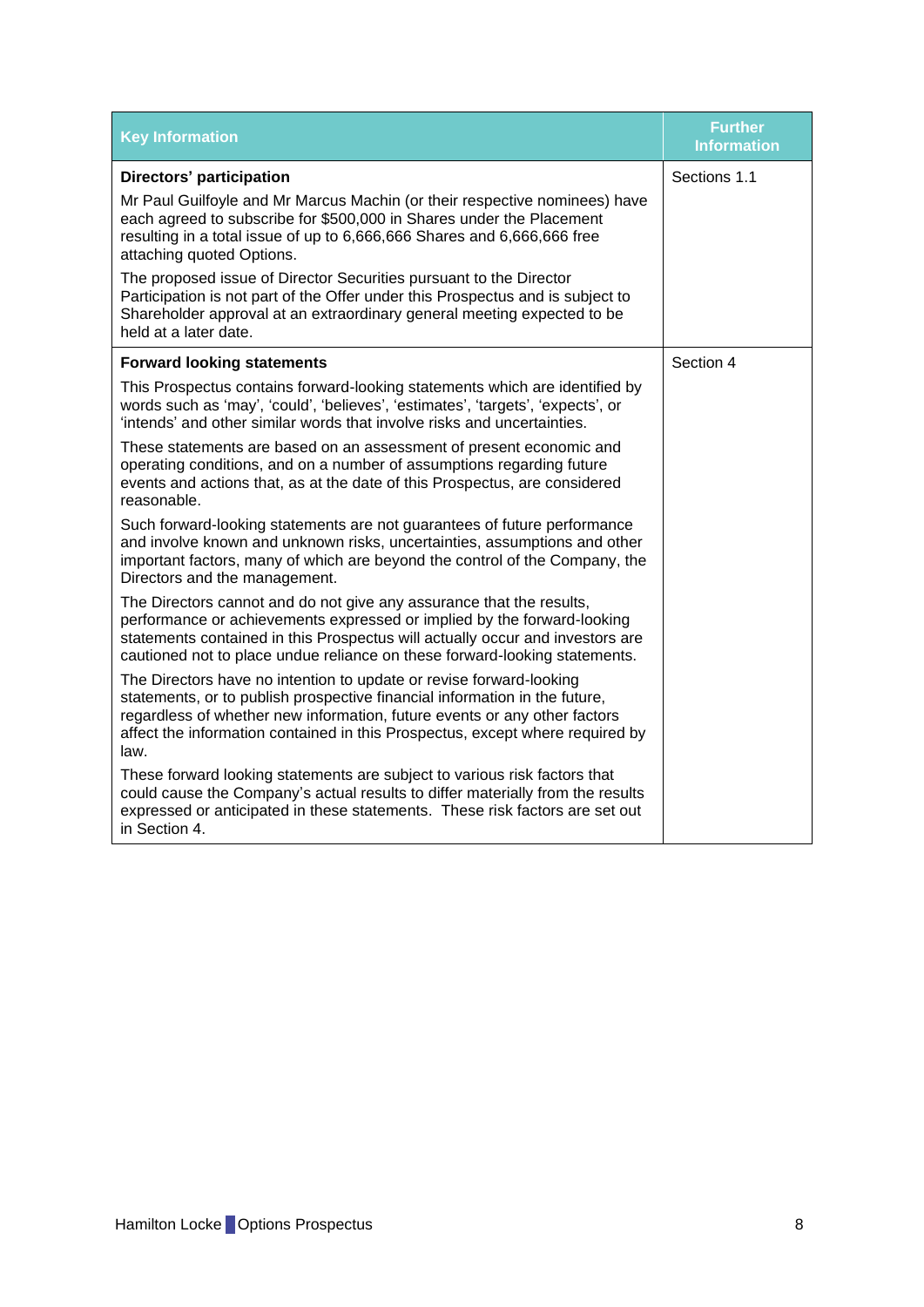## <span id="page-9-0"></span>**1. Details of the Offer**

#### <span id="page-9-1"></span>**1.1 Background to the Offer**

On 28 February 2022, the Company announced a capital raising of approximately \$6.78 million (before costs) (**Placement**). The capital raising is comprised of the following two tranches:

- (a) the issue of 38,520,166 Shares at an issue price of \$0.15 per Share (**Placement Shares**), with one free-attaching quoted Option for each Share subscribed for under the Placement (**Placement Options**); and
- (b) the issue of 6,666,666 Shares to certain Directors (or their nominees) at an issue price of \$0.15 per Share (**Director Placement Shares**), with one free-attaching Option for every Director Placement Share subscribed for under the Placement (**Director Placement Options**) (collectively, the **Director Securities**).

The Placement Shares were issued on 3 March 2022 using the Company's available 10% placement capacity under ASX Listing Rule 7.1A. The Placement Shares issued under the Placement were offered to sophisticated and professional investors without disclosure under the Corporations Act.

The Placement Options will be issued without Shareholder approval using the Company's available 15% placement capacity under the ASX Listing Rule 7.1.

The Company expects the issue of the Placement Options to occur on or around 7 April 2022.

The proposed issue of Director Securities to Mr Paul Guilfoyle and Mr Marcus Machin (or their respective nominees) (**Participating Directors**) is subject to Shareholder approval at an extraordinary general meeting expected to be held at a later date and is not part of the Offer under this Prospectus.

#### <span id="page-9-2"></span>**1.2 The Offer**

The Company is offering pursuant to this Prospectus, up to a total of 38,520,166 Placement Options exercisable at \$0.25 per Option and expiring 24 months from the date of issue.

Only parties to whom were issued Placement Shares may apply for Placement Options under the Offer. No funds are payable under the Offer.

An Application Form in relation to the Offer will be issued to the person eligible to receive Placement Options under the Offer (or their nominee(s)) together with a copy of this Prospectus in electronic form.

Applications for Placement Options under the Offer must be made on the Application Form accompanying this Prospectus and received by the Company on or before the relevant Closing Date.

The primary purpose of the Offer is to remove the need for an additional disclosure document to be issued upon the sale of any Shares that are issued upon conversion of any Placement Options that are issued under the Offer and to facilitate the quotation of the Placement Options.

The Offer is being made such that the relief provided under ASIC Corporations (Sale Offers That Do Not Need Disclosure) Instrument 2016/80 with respect to the on-sale provisions of section 707 of the Corporations Act is available.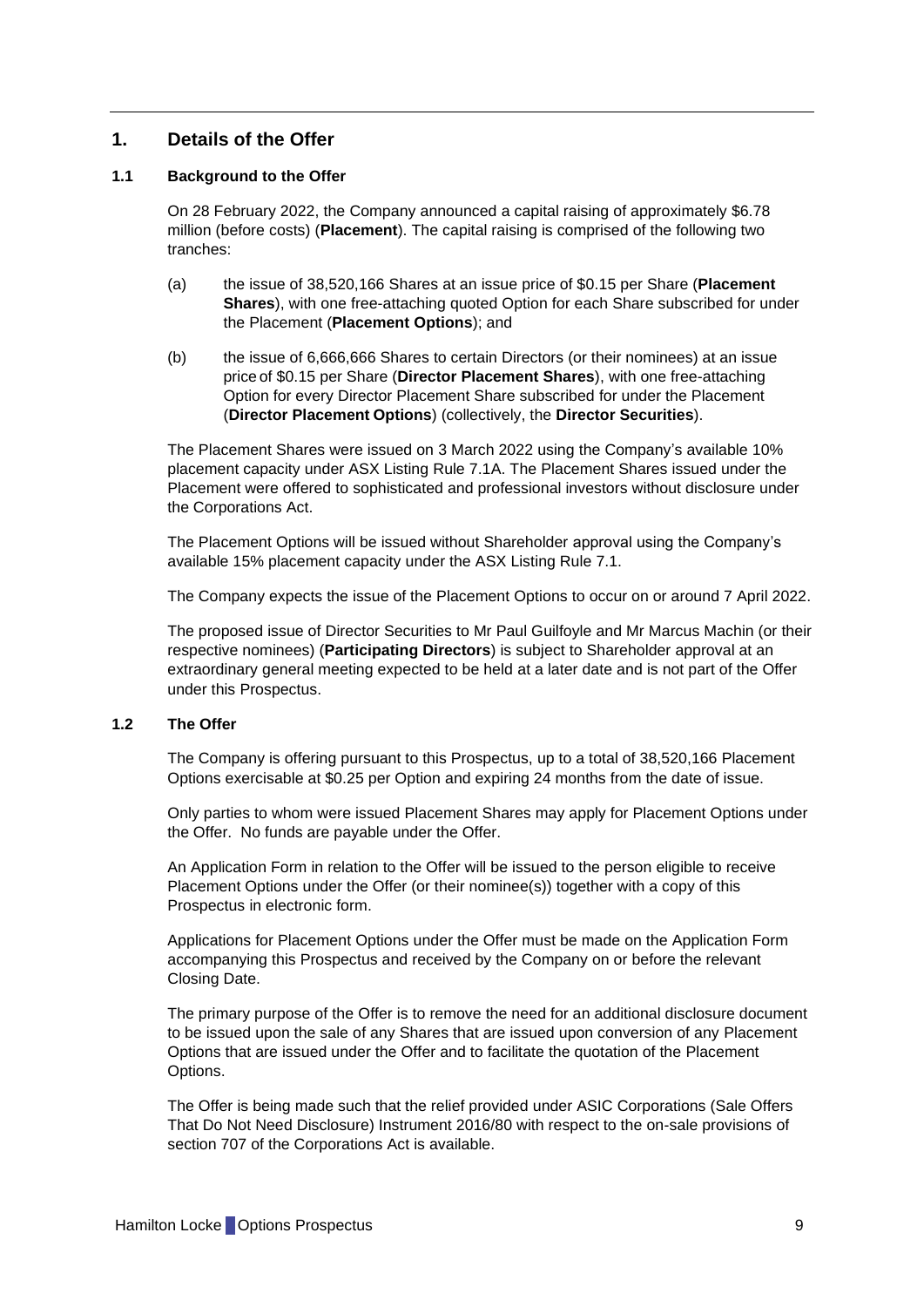Specifically, if the Placement Options are issued with disclosure under this Prospectus, then the Shares issued upon the exercise of any of the Placement Options can be on-sold within 12 months of their issue, without a disclosure document for the on-sale offer.

No funds will be raised as a result of the Offer as the Placement Options are offered on a free-attaching basis to the Shares issued under the Placement.

The Company will apply for quotation of the Placement Options (see Section [1.7\)](#page-10-0).

#### <span id="page-10-1"></span>**1.3 Opening and Closing Dates**

The Company will accept Application Forms from 30 March 2022 (**Opening Date**) until 5.00pm (WST) on 6 April 2022 or such other date as the Directors in their absolute discretion shall determine, subject to the requirements of the Listing Rules (**Closing Date**).

#### **1.4 Minimum subscription**

There is no minimum subscription for the Offer.

#### **1.5 Withdrawal of Offer**

The Company reserves the right not to proceed with the Offer at any time before the issue of Placement Options.

#### **1.6 Issue date**

The Placement Options will be issued only after ASX has granted permission for the Placement Options to be quoted. It is expected that Placement Options will be issued on 7 April 2022 and trading of the Placement Options on the ASX is expected to commence on 8 April 2022.

It is the responsibility of Applicants to determine their allocation prior to trading in the Placement Options. Applicants who sell Placement Options before they receive their holding statements do so at their own risk.

#### <span id="page-10-0"></span>**1.7 ASX quotation**

An initial application has been made to the ASX for Official Quotation of the Placement Options by the way of an Appendix 3B announced on the ASX market announcements platform on 28 February 2022. The Company intends to submit an Appendix 2A for Official Quotation of the Placement Options on or around 7 April 2022.

The Placement Options offered under this Prospectus will only be admitted to quotation by ASX if the conditions for quotation of a new class of securities are satisfied, which include (amongst other things):

- (a) there being a minimum of 100,000 of the Placement Options on issue; and
- (b) there are at least 50 holders with a marketable parcel (within the meaning of the Listing Rules).

If the Placement Options to be issued under this Prospectus are not admitted to quotation within a period of three months from the date of this Prospectus, any Placement Options issued will be void in accordance with section 723 of the Corporations Act.

The fact that ASX may grant Official Quotation is not to be taken in any way as an indication of the merits of the Company or the Placement Options offered pursuant to this Prospectus. ASX takes no responsibility for the contents of this Prospectus.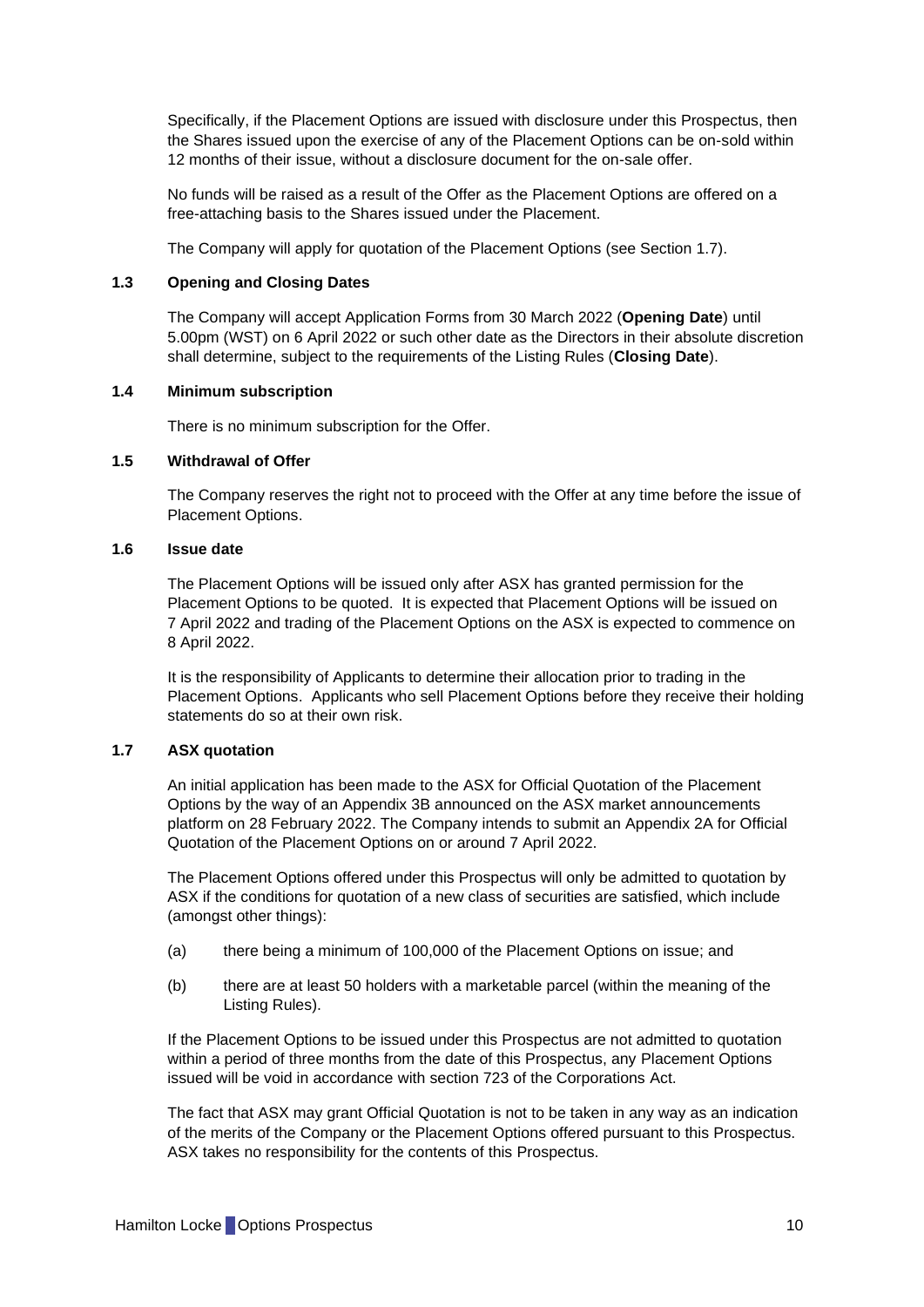#### **1.8 CHESS**

The Company participates in the Clearing House Electronic Sub-register System, known as CHESS. ASX Settlement Pty Limited, a wholly owned subsidiary of ASX, operates CHESS in accordance with the Listing Rules and the ASX Settlement Operating Rules.

Under CHESS, Applicants will not receive a certificate but will receive a statement of their holding of Placement Options.

If you elect to hold your Securities on the CHESS sub-register, ASX Settlement Pty Limited will send you a CHESS statement.

If you elect to hold your Securities on the Issuer Sponsored sub-register, your statement will be despatched by the Share Registry.

The statements will set out the number of existing Securities held (where applicable) and the number of new Placement Options allotted under this Prospectus and provide details of a Shareholder's holder identification number (for Shareholders who elect to hold Securities on the CHESS sub-register) or Shareholder reference number (for Shareholders who elect to hold their Securities on the Issuer Sponsored sub-register).

A CHESS statement or Issuer Sponsored statement will routinely be sent to Shareholders at the end of any calendar month during which the balance of their Shareholding changes. Shareholders may request a statement at any other time; however, a charge may be made for additional statements.

#### **1.9 International Offer Restrictions**

This Prospectus, and any accompanying Application Form, do not, and is not intended to, constitute an offer of Placement Options in any jurisdiction in which it would be unlawful. In particular, this Prospectus, and any accompanying Application Form, may not be distributed to any person, and the Placement Options may not be offered or sold, in any country outside Australia where it would be unlawful to do so.

#### **1.10 Risk factors**

An investment in Securities should be regarded as speculative. In addition to the general risks applicable to all investments in listed securities, there are certain specific risks associated with an investment in the Company which are detailed in Section [4.](#page-17-0)

#### **1.11 Taxation implications**

The Directors do not consider it appropriate to give Applicants advice regarding the taxation consequences of subscribing for Placement Options.

The Company, its advisers and its officers do not accept any responsibility or liability for any such taxation consequences to Applicants. As a result, Applicants should consult their professional tax adviser in connection with subscribing for Placement Options.

#### **1.12 Major activities and financial information**

A summary of the major activities and financial information relating to the Company, for the financial year ended 30 June 2021, can be found in the Company's Annual Report announced on ASX on 29 October 2021 and, for the half-year ended 31 December 2021, the Half Year Accounts announced on ASX on 23 February 2022. The Company's continuous disclosure notices (i.e. ASX announcements) since 30 June 2021 are listed in Section [5.3.](#page-26-0) Copies of these documents are available free of charge from the Company. The Directors strongly recommend that Applicants review these and all other announcements prior to deciding whether or not to participate in the Offer.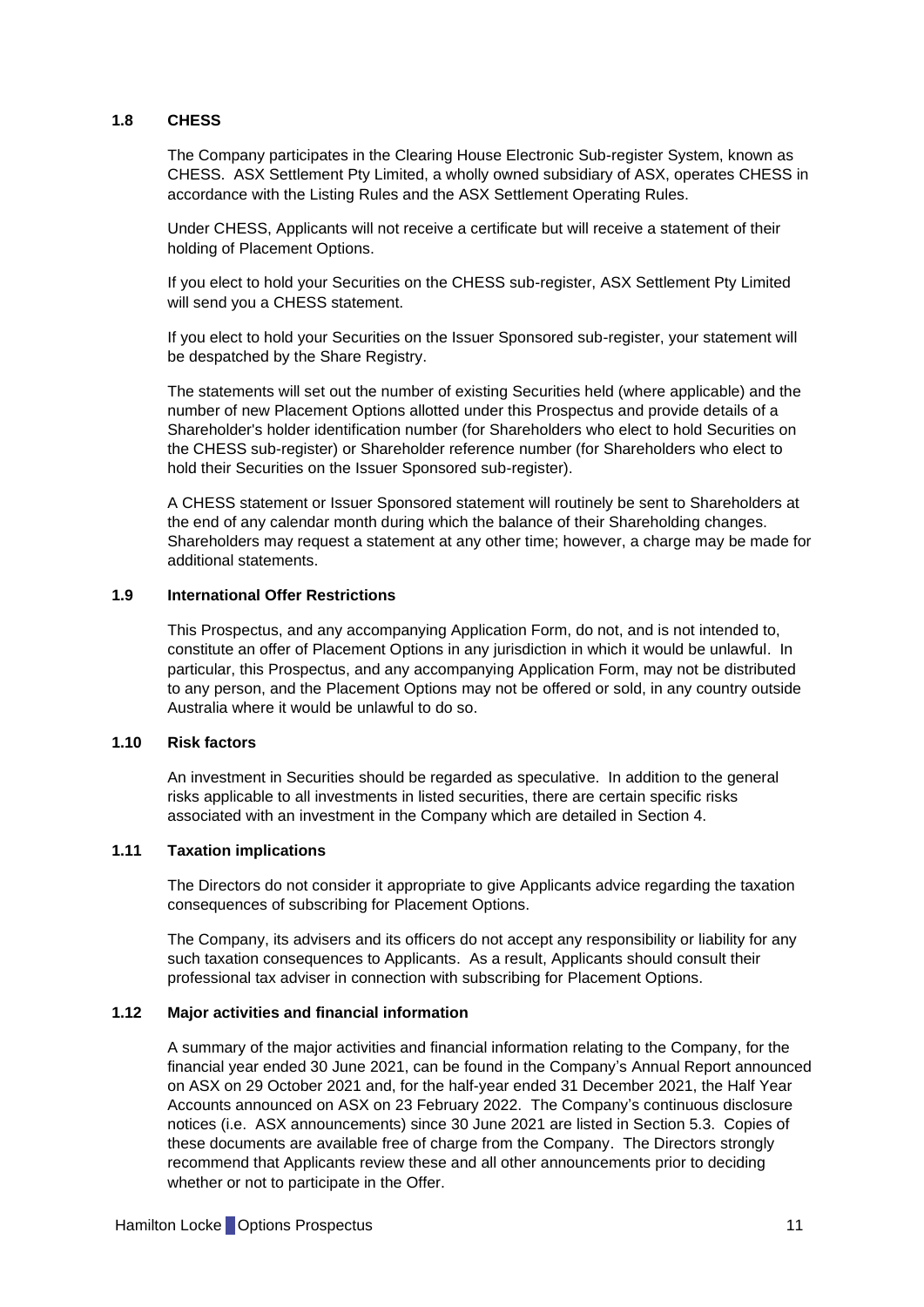#### **1.13 Privacy**

If you complete an application for Placement Options, you will be providing personal information to the Company (directly or by the Share Registry). The Company collects, holds and will use that information to assess the Application, service your needs as a Security holder, facilitate distribution payments and corporate communications to you as a Security holder, and carry out administration.

The information may also be used from time to time and disclosed to persons inspecting the register, bidders for your Securities in the context of takeovers, regulatory bodies, including the Australian Taxation Office, authorised securities brokers, print service providers, mail houses and the Share Registry.

By submitting an Application Form, each Applicant agrees that the Company may use the information provided by an Applicant on the Application Form for the purposes set out in this privacy disclosure statement and may disclose it for those purposes to the Share Registry, the Company's related bodies corporate, agents, contractors and third party service providers, including mailing houses and professional advisers, and to ASX and regulatory authorities.

If you do not provide the information required on the Application Form, the Company may not be able to accept or process your Application.

An Applicant has an entitlement to gain access to the information that the Company holds about that person subject to certain exemptions under law. A fee may be charged for access. Access requests must be made in writing to the Company's registered office.

Collection, maintenance and disclosure of certain personal information is governed by legislation including the *Privacy Act 1988* (Cth) (as amended), the Corporations Act and certain rules such as the ASX Settlement Operating Rules.

### **1.14 Enquiries concerning Prospectus**

Enquiries relating to this Prospectus should be directed to the Company Secretary by telephone on +61 8 9482 0511 or by email via [investor@harvest-tech.com.au.](mailto:investor@harvest-tech.com.au)

For general shareholder enquiries, please contact the Share Registry on 1300 850 505 (within Australia) or +61 3 9415 4000 (outside Australia).

## <span id="page-12-0"></span>**2. Application for Placement Options**

#### **2.1 Application Form**

Persons entitled to apply for Placement Options under the Offer should complete and submit an Application Form, in accordance with the instructions on the Application Form. Please read the instructions carefully.

Please complete the Application Form by filling in the details in the spaces provided.

Completed Application Forms must be lodged at any time after the issue of this Prospectus and on or before the Closing Date.

#### **2.2 Acceptance of Application**

Acceptance of a completed Application Form by the Company creates a legally binding contract between the Applicant and the Company for the number of Placement Options accepted by the Company. The Application Form does not need to be signed to be a binding acceptance of Placement Options.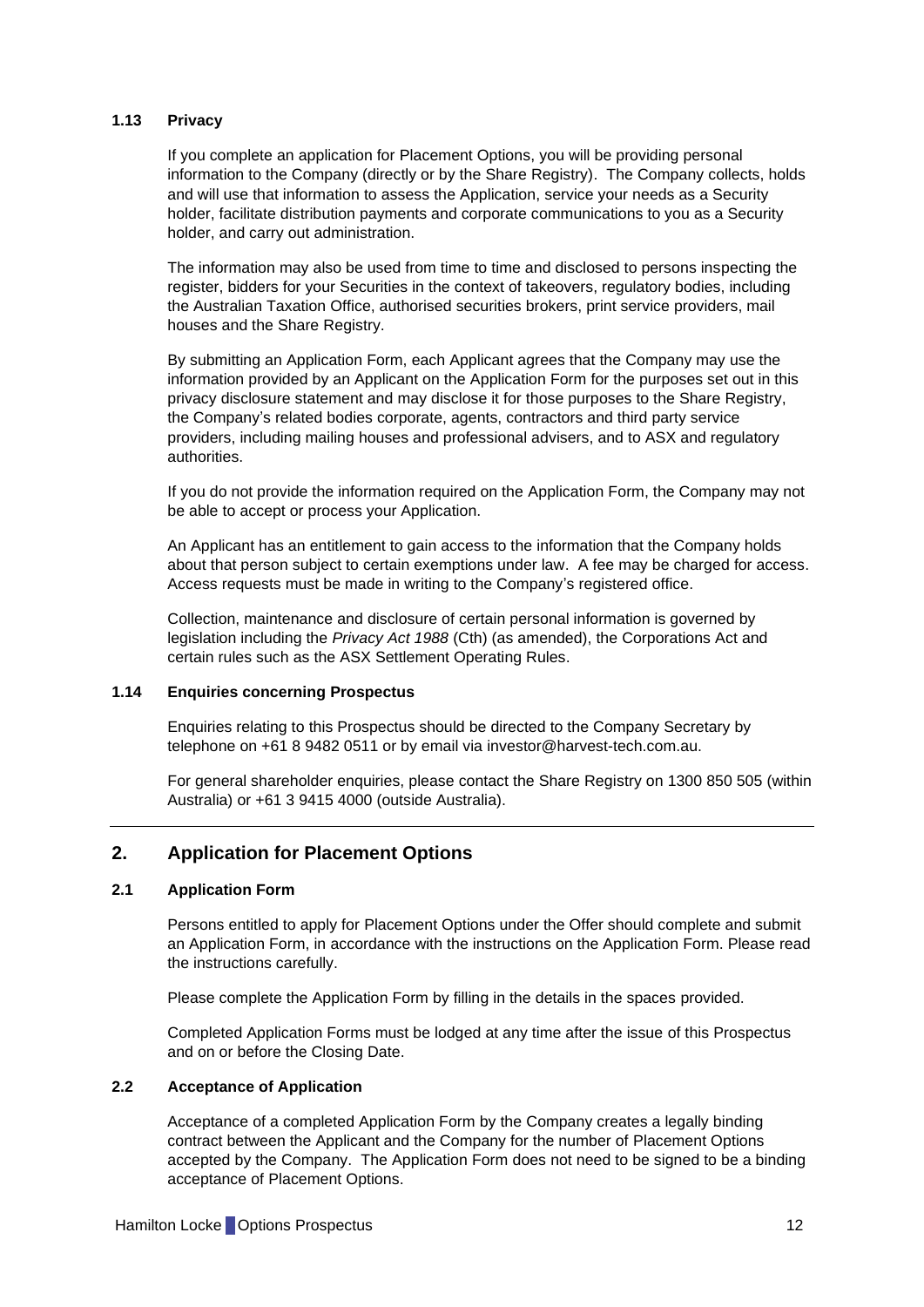If the Application Form is not completed correctly it may still be treated as valid. The Directors' decision as to whether to treat the Application as valid and how to construe, amend or complete the Application Form is final.

By completing and returning your Application Form, you will be deemed to have represented that you are entitled to apply for Placement Options under the Offer. In addition, you will also be deemed to have represented and warranted on behalf of yourself or each person on whose account you are acting that the law in your place of residence and/or where you have been given the Prospectus, does not prohibit you from being given the Prospectus and that you:

- (a) agree to be bound by the terms of the Offer;
- (b) declare that all details and statements in the Application Form are complete and accurate;
- (c) declare that you are over 18 years of age and have full legal capacity and power to perform all your rights and obligations under the Application Form;
- (d) authorise the Company and its respective officers or agents, to do anything on your behalf necessary for the Placement Options to be issued to you, including to act on instructions of the Share Registry upon using the contact details set out in the Application Form;
- (e) declare that you have a registered address in Australia, or another country which permits the Company to make the Offer to you without the requirement to lodge any documents with your local regulatory authority;
- (f) acknowledge that the information contained in, or accompanying, the Prospectus is not investment or financial product advice or a recommendation that Placement Options are suitable for you given your investment objectives, financial situation or particular needs;and
- (g) acknowledge that the Placement Options have not, and will not be, registered under the securities laws in any other jurisdictions outside Australia.

## <span id="page-13-0"></span>**3. Effect of the Offer**

#### <span id="page-13-1"></span>**3.1 Capital structure on completion of the Offer**

Assuming that no existing Options are exercised, or Performance Rights or Convertible Notes converted into Shares, the effect of Offer on the Company's issued capital as at the date of this Prospectus is as shown in the following table.

|                                                          | Shares <sup>1</sup> | <b>Placement</b><br>Options <sup>2</sup> | <b>Unquoted</b><br>Options <sup>3</sup> | <b>Performance</b><br>Rights <sup>4</sup> | <b>Convertible</b><br>Notes <sup>5</sup> |
|----------------------------------------------------------|---------------------|------------------------------------------|-----------------------------------------|-------------------------------------------|------------------------------------------|
| Existing<br>Securities on<br>issue                       | 588,926,543         | -                                        | 5,760,000                               | 56,000,000                                | 4,000,000                                |
| Maximum<br>Securities to be<br>issued under<br>the Offer |                     | 38,520,166                               |                                         | -                                         |                                          |
| Total                                                    | 588,926,543         | 38,520,166                               | 5,760,000                               | 56,000,000                                | 4,000,000                                |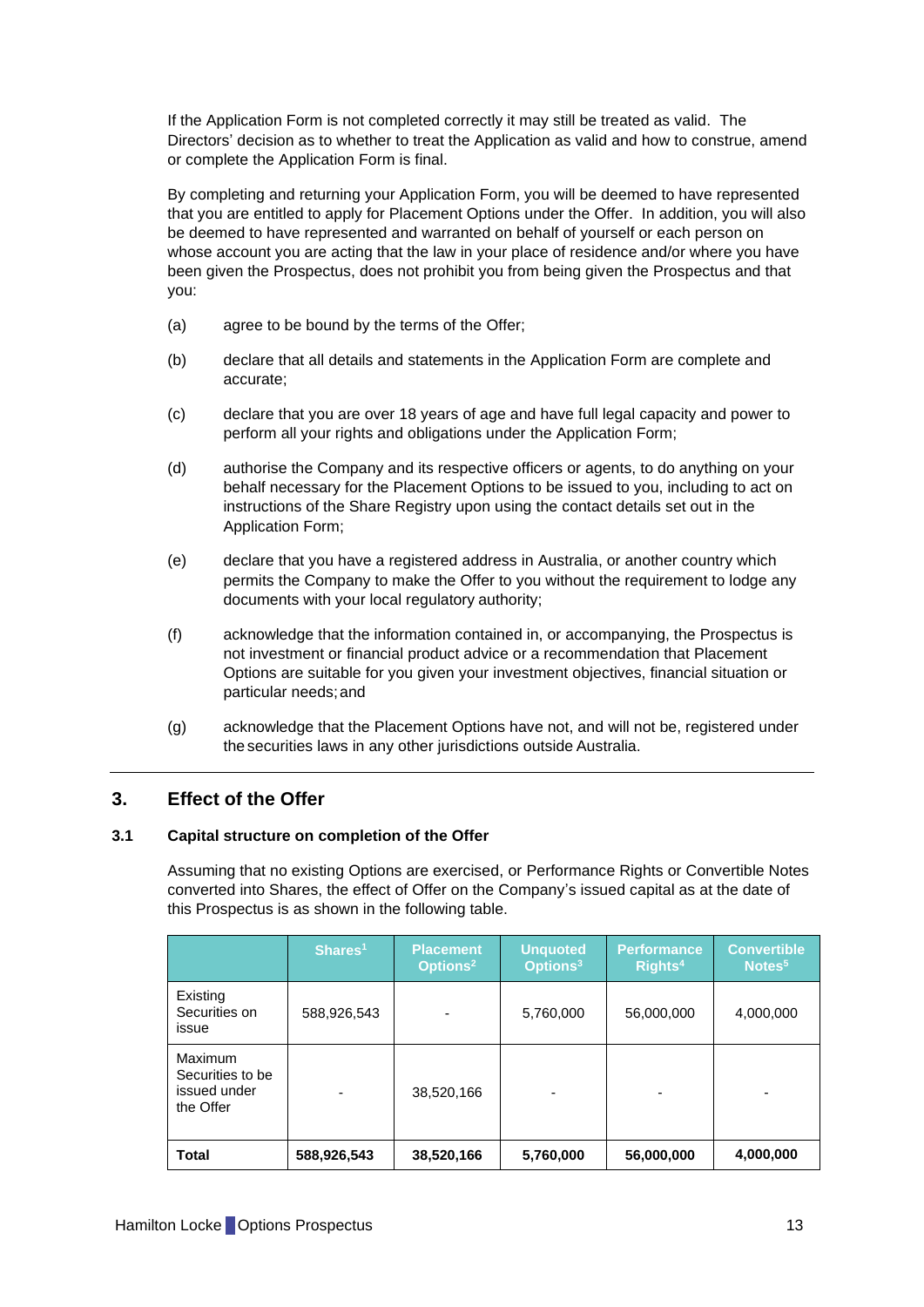#### **Notes:**

- 1. Includes 38,520,166 Shares issued under the Placement.
- 2. Assumes the Offer is fully subscribed.
- 3. Comprising:
	- (a) 1,920,000 unquoted Options exercisable at \$0.10 expiring on 18 February 2023; and
	- (b) 3,840,000 unquoted Options exercisable at \$0.065 expiring on 18 February 2023.
- 4. The performance rights have expiry dates ranging between 26 April 2022 and 10 November 2025. As disclosed in the 2021 Annual Report, a further 6,068,404 Shares may be issued under the Employee Incentive Plan subject to the satisfaction of performance milestones. The final number of Shares to be issued is subject to a performance based formula and is therefore subject to change.
- 5. The convertible notes each have a face value of \$1.00, an interest rate of 9% per annum, a maturity date of 28 November 2024 and a conversion price of \$0.022 per Share;
- 6. In addition to the above, it is proposed that the following Securities will be issued:
	- (a) 6,666,666 Director Placement Shares to the Participating Directors (or their respective nominees) subject to the receipt of Shareholder approval; and
	- (b) 6,666,666 Director Placement Options to the Participating Directors (or their respective nominees) subject to the receipt of Shareholder approval.

#### <span id="page-14-0"></span>**3.2 Use of funds**

No funds will be raised as a result of the Offer.

The Company will receive \$0.25 for each Placement Option exercised. If all Placement Options are issued and exercised, the Company will receive approximately \$9.63 million (before costs). There is no certainty that any of the Placement Options will be exercised.

It is currently intended that any funds raised by the exercise of the Placement Options will be used to accelerate the Company's global growth strategy in line with phase 2 of its Three-Phase Strategic Plan, including the acquisition of additional resources required to boost customer sales, as well as marketing, support services, and expansion of business development initiatives into the United Kingdom, EMEA and North American regions. Funds will also be used for the release of enhanced Nodestream and remote inspection system (RIS) applications, as well as ongoing research and development. Key sector targets will focus on maritime and energy, security and surveillance, utilities and light industry, unmanned systems / vehicles, and broadcasting and conferencing. The Company will also expand its footprint within the defence and government sectors.

The application of funds will depend on when Placement Options are exercised and the status of the Company's projects and requirements at the relevant time.

The above is a statement of current intentions at the date of this Prospectus. Intervening events and new circumstances have the potential to affect the manner in which the funds are ultimately applied. The Board reserves the right to alter the way the funds are applied on this basis.

#### **3.3 Substantial Shareholders**

Based on the information available to the Company, those Shareholders holding an interest in 5% or more of the Shares on issue as at the date of this Prospectus are as follows:

|                                | <b>Shares</b> | <b>Voting power</b> |
|--------------------------------|---------------|---------------------|
| Carl Charalambous <sup>1</sup> | 39,977,458    | 6.79                |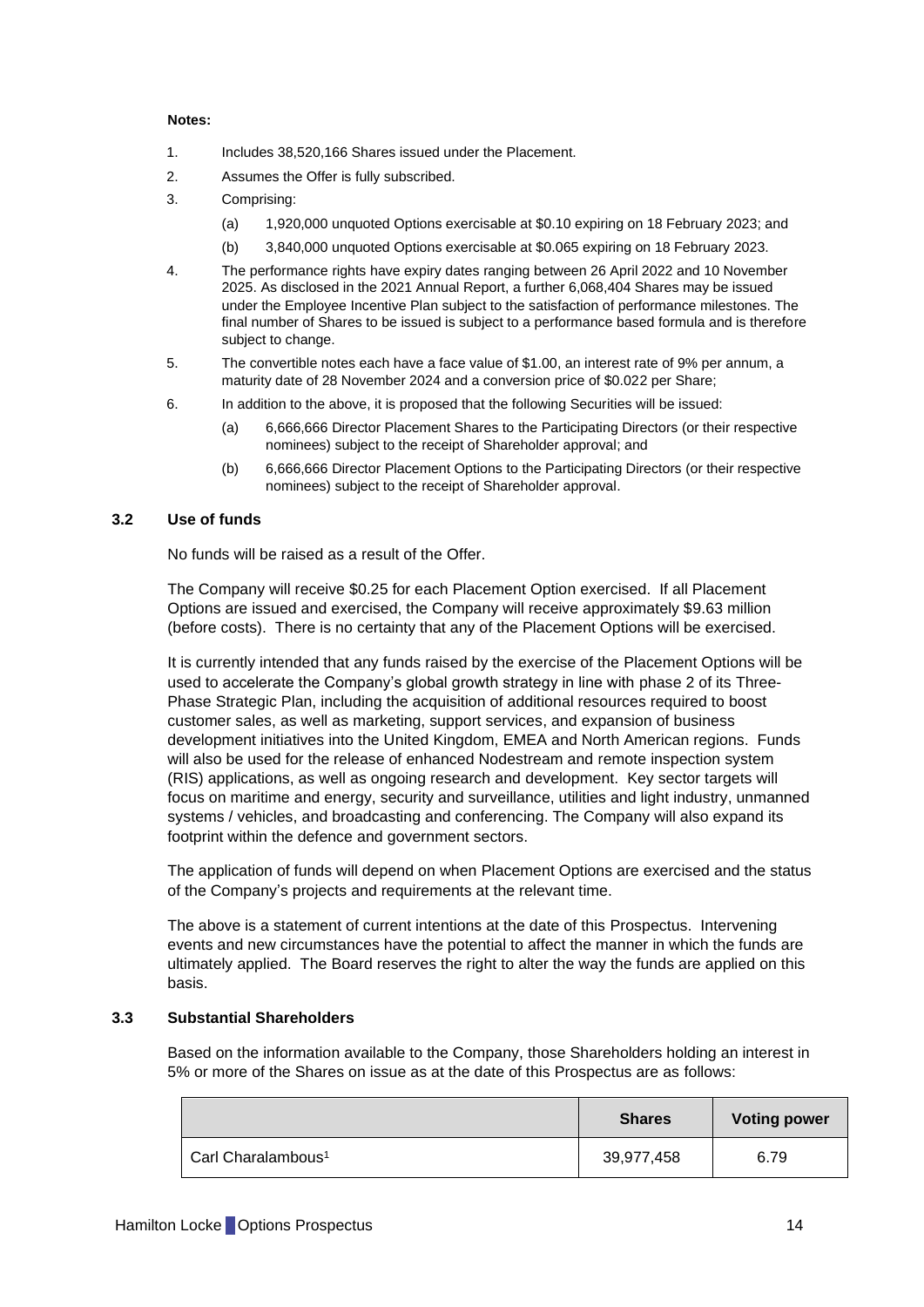| Paul Guilfoyle <sup>2</sup> | 33,337,846 | 5.66 |  |
|-----------------------------|------------|------|--|
|                             |            |      |  |

#### **Notes:**

- 1. Mr Charalambous' holds a relevant interest in the following Shares:
	- (a) 10,000 Shares held directly;
	- (b) 37,517,745 Shares held indirectly through Kyriaco Barber Pty Ltd; and
	- (c) 2,449,713 Shares held indirectly through Charalambous Super Pty Ltd <Charalambous Super Fund A/C>.
- 2. Refer to Section [5.7](#page-29-0) for further details.

The Offer will not affect the number of Shares held by existing Shareholders as only Options are being offered under this Prospectus.

#### **3.4 Diluting effect of the Offer**

On the assumptions that:

- (a) all of the Placement Options offered under this Prospectus are issued and exercised into Shares; and
- (b) no other Securities are issued or exercised (including the Options, Performance Rights and Convertible Notes currently on issue),

the diluting effect on the percentage interest of existing Shareholders' would be 6.14%.

#### <span id="page-15-0"></span>**3.5 Financial effect of the Offer**

To illustrate the effect of the Offer on the financial position of the Company, set out below is the reviewed statement of financial position of the Company as at 31 December 2021 and the unaudited pro forma statement of financial position as at the date of the Prospectus, which includes the effects of the Offer and the Adjustments.

|                              | <b>Reviewed</b><br><b>Statement of</b><br><b>Financial</b><br><b>Position as at</b><br>31/12/21<br>(\$'000) | <b>Adjustments</b><br>for<br><b>Subsequent</b><br><b>Events</b><br>(\$'000) | <b>Effect of the</b><br><b>Offer</b><br>(\$'000) | <b>Pro Forma</b><br><b>Statement of</b><br><b>Financial</b><br><b>Position Post</b><br><b>Offer</b><br>(\$'000) |
|------------------------------|-------------------------------------------------------------------------------------------------------------|-----------------------------------------------------------------------------|--------------------------------------------------|-----------------------------------------------------------------------------------------------------------------|
| <b>Current Assets</b>        |                                                                                                             |                                                                             |                                                  |                                                                                                                 |
| Cash & cash<br>equivalents   | 5,166,373                                                                                                   | 1,848,693                                                                   | (38, 022)                                        | 6,977,044                                                                                                       |
| Trade & other<br>receivables | 994,942                                                                                                     | (225, 685)                                                                  |                                                  | 769,257                                                                                                         |
| Inventory                    | 352,297                                                                                                     | 221,953                                                                     |                                                  | 574,250                                                                                                         |
| Prepayments                  | 101,392                                                                                                     | (52,598)                                                                    |                                                  | 48,794                                                                                                          |
| Other bonds and<br>deposits  | 509,829                                                                                                     | (54,362)                                                                    |                                                  | 455,467                                                                                                         |
| Current tax receivables      | 35,098                                                                                                      | ۰                                                                           |                                                  | 35,098                                                                                                          |
| <b>Non Current Assets</b>    |                                                                                                             |                                                                             |                                                  |                                                                                                                 |
| Intangible assets            | 9,697,284                                                                                                   | (300,772)                                                                   |                                                  | 9,396,512                                                                                                       |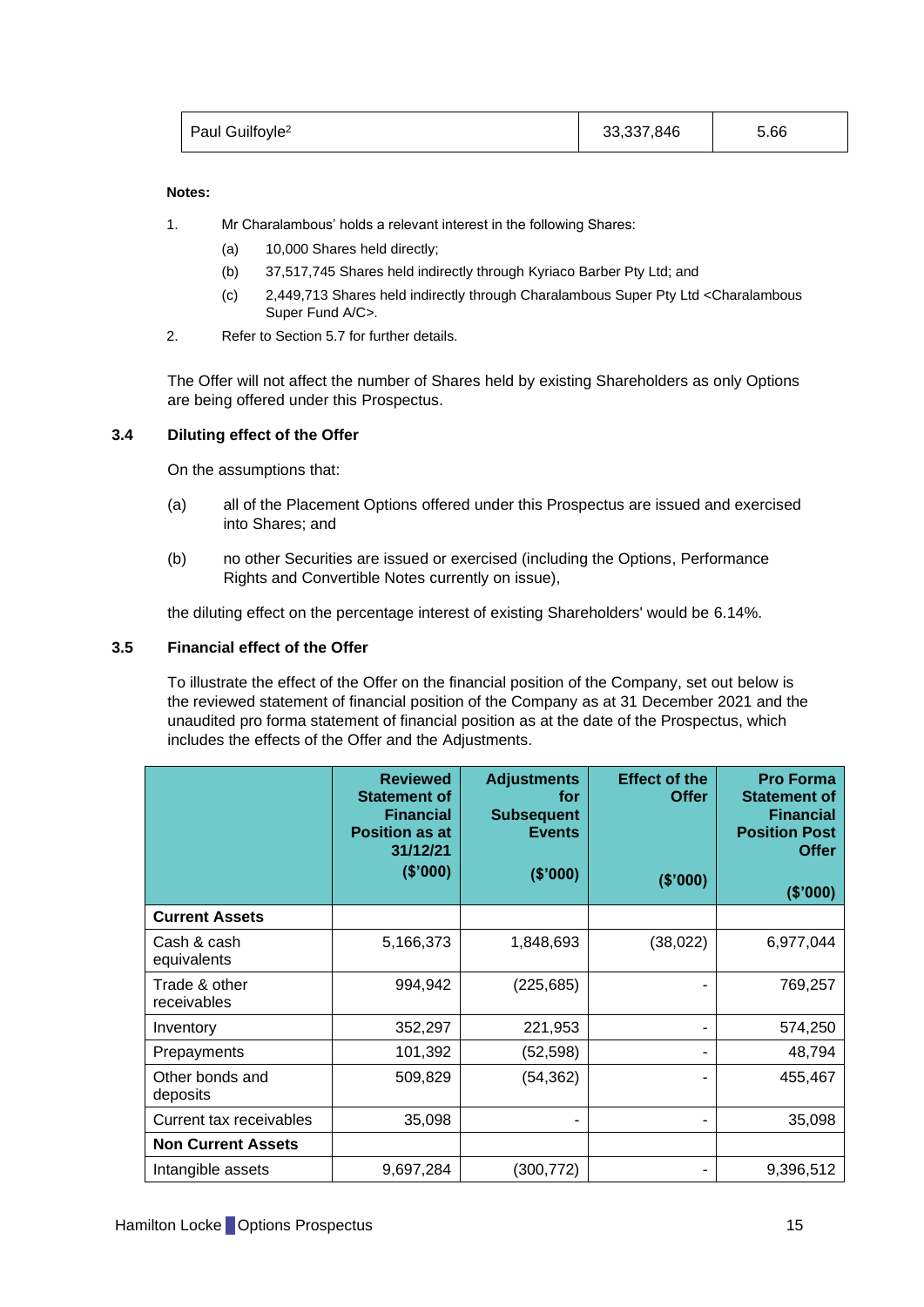| Property, plant and<br>equipment | 1,395,303      | (26, 466)     |           | 1,368,837    |
|----------------------------------|----------------|---------------|-----------|--------------|
| Right-of-use leased<br>assets    | 1,528,759      | (84, 135)     |           | 1,444,624    |
| Other bonds and<br>deposits      | 217,899        |               |           | 217,899      |
| <b>TOTAL ASSETS</b>              | 19,999,176     | 1,326,628     | (38, 022) | 21,287,782   |
| <b>Current Liabilities</b>       |                |               |           |              |
| Trade & other payables           | 1,148,453      | (961, 337)    |           | 187,116      |
| <b>Other liabilities</b>         | 42,883         | 18,949        |           | 61,832       |
| Employee entitlements            | 565,289        | (143, 759)    |           | 421,530      |
| Lease liabilities                | 274,168        | (89, 628)     |           | 184,540      |
| Deferred consideration           | 750,000        | (750,000)     |           |              |
| <b>Non Current Liabilities</b>   |                |               |           |              |
| Lease liabilities                | 1,709,199      |               |           | 1,709,199    |
| <b>Borrowings</b>                | 3,665,795      | 23,962        |           | 3,689,757    |
| <b>TOTAL LIABILITIES</b>         | 8,155,787      | (1,901,813)   |           | 6,253,974    |
| <b>NET ASSETS</b>                | 11,843,389     | 3,228,441     | (38, 022) | 15,033,808   |
| <b>EQUITY</b>                    |                |               |           |              |
| <b>Issued capital</b>            | 34,759,197     | 6,382,966     | (38, 022) | 41,104,141   |
| Unissued capital                 | 2,028,761      |               |           | 2,028,761    |
| Reserves                         | 5,600,369      |               |           | 5,600,369    |
| <b>Accumulated Losses</b>        | (30, 544, 938) | (3, 154, 525) |           | (33,699,463) |
| <b>TOTAL EQUITY</b>              | 11,843,389     | 3,228,441     | (38, 022) | 15,033,808   |

#### **Basis of Preparation and Assumptions**

The unaudited pro forma statement of financial position has been prepared in accordance with the Corporations Act and the Australian Accounting Standards and Interpretations of the Australian Accounting Standards Board on a going concern basis, which contemplates the continuity of normal business activity and the realisation of assets and settlement of liabilities in the normal course of business.

The unaudited pro forma statement of financial position is based on the Company's reviewed financial position as at 31 December 2021 and assumes that:

- (a) the Offer and Placement (but not the Director Securities) was effective at 31 December 2021;
- (b) no further Shares are issued;
- (c) the Offer is fully subscribed;
- (d) the costs of the Offer is approximately \$38,022 (see Section [5.11](#page-32-0) for further details); and
- (e) completion of the Placement,

(together, the **Adjustments**).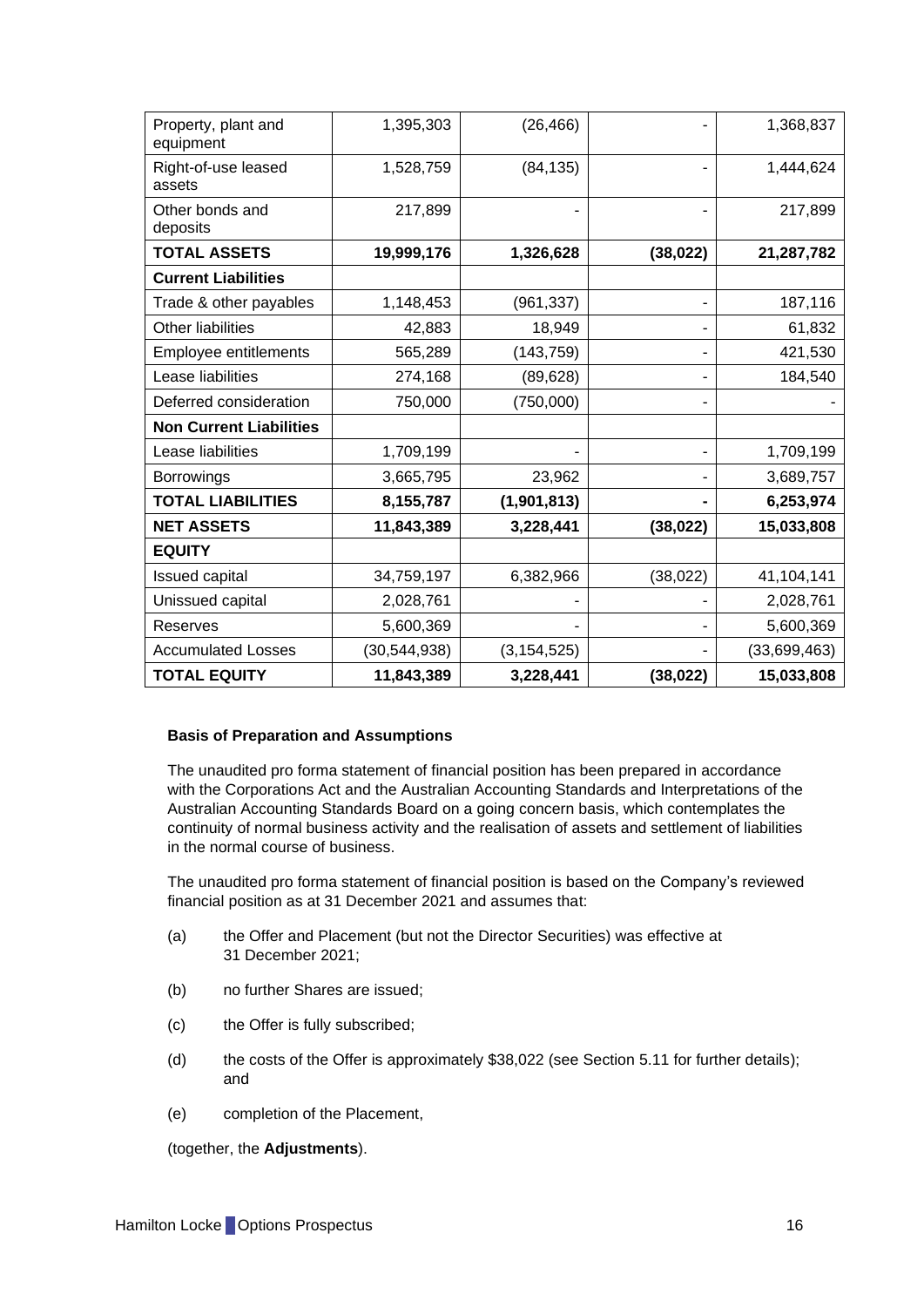The unaudited pro forma statement of financial position has also been prepared on the basis that the assets and liabilities of the Company as at 31 December 2021 (as per the Company's Half Year Financial Report) have been adjusted for subsequent events which occurred prior to the Offer, including:

- (a) capital raised post 31 December 2021 as a result of the closing of the Company's accelerated non-renounceable entitlement offer as announced on 24 February 2022 and the results of the Placement announced 28 February 2022;
- (b) payment of the final tranche of deferred consideration in relation to the acquisition of Harvest Infinity Pty Ltd; and
- (c) movements in working capital resulting from transactions and expenditures incurred in the normal course of business including corporate costs.

#### <span id="page-17-1"></span>**3.6 Effect of the Offer on control of the Company**

The Company is of the view that the Offer will not affect the control (as defined by section 50AA of the Corporations Act) of the Company. No new investor or existing Shareholder will have a voting power greater than 20% as a result of the completion of the Offer.

### <span id="page-17-0"></span>**4. Risk Factors**

As with any investment in Securities, there are risks involved. This Section identifies the major areas of risk associated with an investment in the Company but should not be taken as an exhaustive list of the potential risk factors to which the Company and its security holders are exposed. Potential investors should read the entire Prospectus and consult their professional advisers before deciding whether to apply for Placement Options.

The Directors consider that the following summary represents some of the major risk factors which Shareholders need to be aware of in evaluating the Company's business and risks of increasing your investment in the Company. Investors should carefully consider the following factors in addition to the other information presented in this Prospectus.

The principal risks include, but are not limited to, the following:

#### **4.1 Risks specific to the Company**

#### (a) **Future capital needs and additional funding**

The Company's existing cash reserves are considered sufficient to meet the current proposed objectives of the Company. Additional funding may be required in the event future costs exceed the Company's estimates and to effectively implement its business and operations plans in the future, to take advantage of opportunities for acquisitions, joint ventures or other business opportunities, and to meet any unanticipated liabilities or expenses which the Company may incur.

The Company may seek to raise further funds through equity or debt financing, joint ventures or other means. Failure to obtain sufficient financing for the Company's activities and future projects may result in delay and indefinite postponement of its research and development programmes. There can be no assurance that additional finance will be available when needed or, if available, the terms of the financing might not be favourable to the Company and might involve substantial dilution to Shareholders.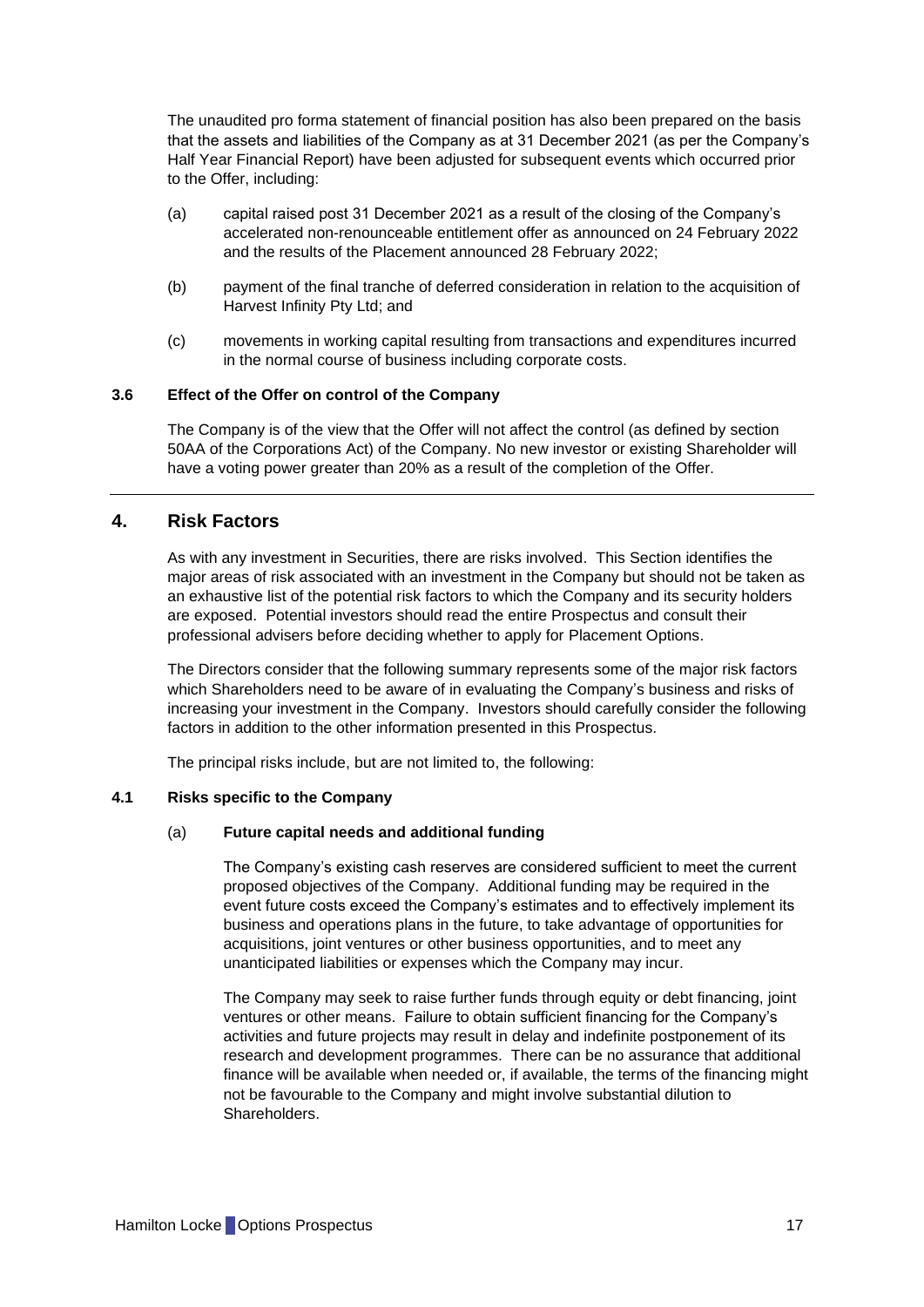#### (b) **Growth Strategies**

HTG has a number of strategies in place to generate future growth and earnings. There is a risk that the implementation of growth strategies will be subject to delays or cost overruns and there is no guarantee that these strategies will generate the customer demand, full financial benefits anticipated or result in future sales and earnings growth and may not deliver a return on investment. Furthermore, the implementation of growth strategies may lead to changes to HTG's business or the customer experience which may result in unintended adverse consequences.

#### (c) **Stage of development**

There is a risk that HTG (being at an early stage of development) may not be able to manage accelerated growth, which could impact the financial results and growth funding of HTG, as well as the share price of the Company. The Company does not currently generate positive cash-flow and requires funding to deliver on its strategy.

#### (d) **Future profitability**

The Company's limited financial history creates uncertainty in relation to the business and its prospects. There can be no certainty that HTG will achieve or sustain profitability or achieve or sustain positive cash flow from its operating activities. The Group's profitability may be impacted by many factors and the extent of future profits (if any) and the time required to achieve sustained profitability are uncertain and cannot be reliably predicted.

#### (e) **Credit and counterparty risk**

HTG is exposed to credit risks relating to the delayed payments or non-payments from its customers, including in the event a customer ceases operations or suffers an insolvency event, or an inability to recover payments from customers outside Australia. If a material portion of customers were to default in payment under their respective arrangements with HTG, this could have a material adverse effect on the Company's business, operating results and financial condition, including decreasing operating cash flows. Furthermore, while the Company has not observed a material decline in collections relative to its historical levels, investors should note that there may be an increased risk of default as a result of poor economic conditions if the spread of COVID-19 continues.

#### (f) **Supplier and customer relationships**

The Group relies on key business relationships to deliver its services. There are multiple suppliers for the Company to contract with. A failure to maintain supplier relationships generally could result in a loss of support, which could adversely impact the business operations and the financial results. In particular, the Company has four significant supplier contracts. A loss of these arrangements would therefore have a materially adverse impact on the operability and profitability of the Company in its delivery and support of hardware products.

#### (g) **Data Loss, Theft or Corruption**

The Company stores data in its own systems and networks. Exploitation or hacking of any of these systems or networks could lead to corruption, theft or loss of the data which could have a material adverse effect on the Company's business, financial condition and results. Further, if the Company's systems, networks or technology are subject to any type of 'cyber' crime, its technology may be perceived as unsecure which may lead to a decrease in the number of customers.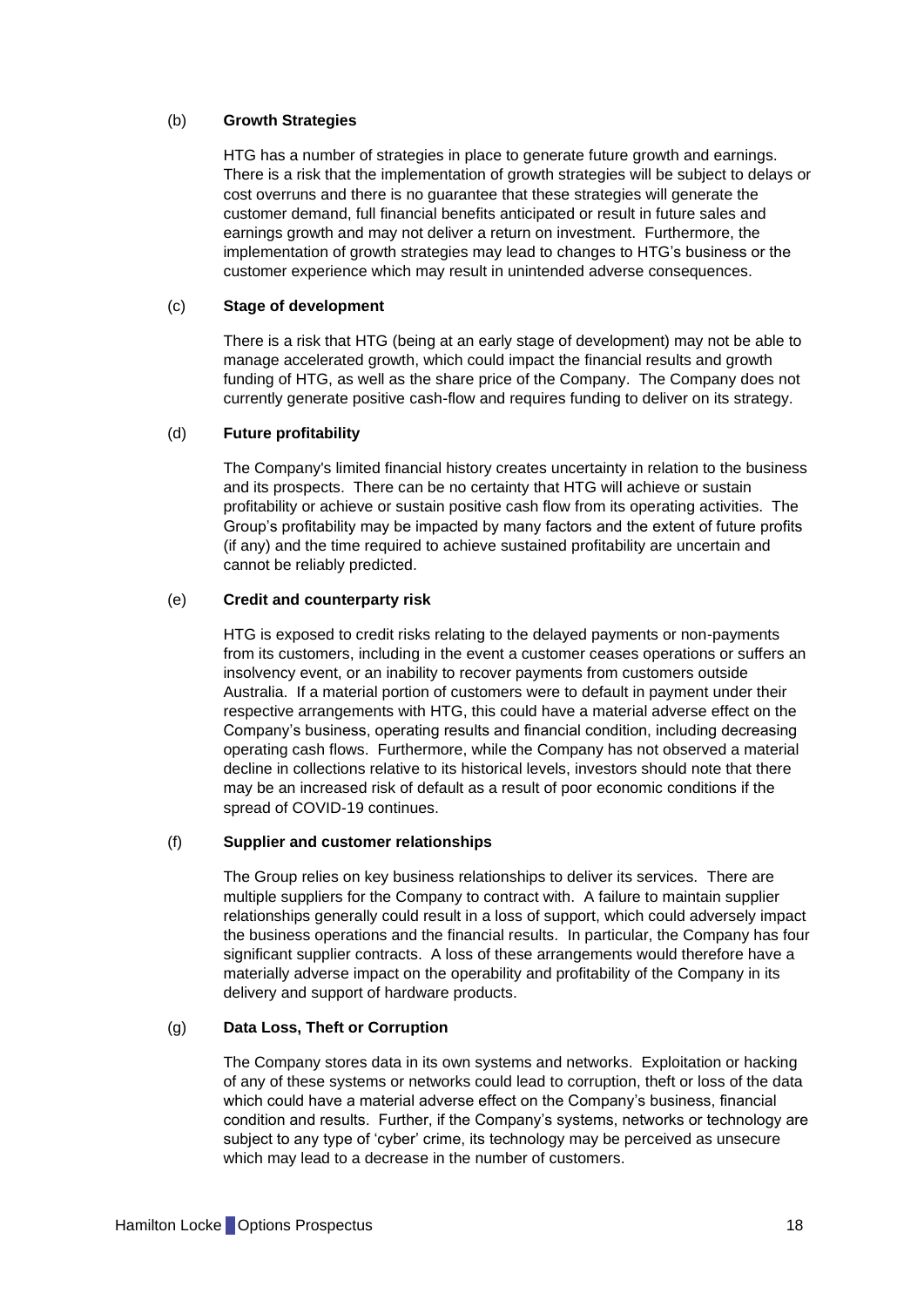#### (h) **Research and Development and Technical Risk**

HTG's products are the subject of continuous research and development in order to meaningfully improve the products' usability, scalability and performance. There are no guarantees that the Company will be able to undertake such research and development successfully. Failure to successfully undertake such research and development, anticipate technical problems, or estimate research and development costs or timeframes accurately will adversely affect the Company's results and viability.

#### (i) **Technology Risk**

The Company's market involves rapidly evolving products and technological change. To succeed, the Company will need to research, develop, design, test, market and support enhancements to its existing products and new products, on a timely and cost-effective basis. The Company cannot guarantee that it will be able to engage in research and development at the requisite levels. The Company cannot assure investors that it will successfully identify new technological opportunities and continue to have the needed financial resources to develop new products in a timely or costeffective manner.

#### (j) **Competition**

HTG's ability to attract and retain customers will be affected by alternative service and price offerings by products and technologies developed by competitors in the markets in which HTG operates which may render the Company's products and systems obsolete or non-competitive.

#### (k) **Intellectual Property Rights**

A substantial part of the Company's commercial success will depend on its ability to establish and protect HTG's intellectual property to maintain trade secret protection and operate without infringing the proprietary rights of third parties. The commercial value of these intellectual property assets is dependent on any relevant legal protections. These legal mechanisms, however, do not guarantee that the intellectual property will be protected or that the Company's competitive position will be maintained.

No assurance can be given that employees or third parties will not breach confidentiality agreements, infringe or misappropriate the Company's intellectual property or commercially sensitive information, or that competitors will not be able to produce non-infringing competitive products. Competition in retaining and sustaining protection of technologies and the complex nature of technologies can lead to expensive and lengthy disputes for which there can be no guaranteed outcome. There can be no assurance that any intellectual property which the Company (or entities it deals with) may have an interest in now or in the future will afford the Company commercially significant protection of technologies, or that any of the projects that may arise from technologies will have commercial applications.

It is possible that third parties may assert intellectual property infringement, unfair competition or like claims against HTG or the Company under copyright, trade secret, patent, or other laws. While the Company is not aware of any claims of this nature in relation to any of the intellectual property rights in which it has or will acquire an interest, such claims, if made, may harm, directly or indirectly, the Company's business. If the Company is forced to defend claims of intellectual property infringement, whether they are with or without merit or are determined in the Company's favour, the costs of such litigation will be potentially significant and may divert management's attention from normal commercial operations. Additionally,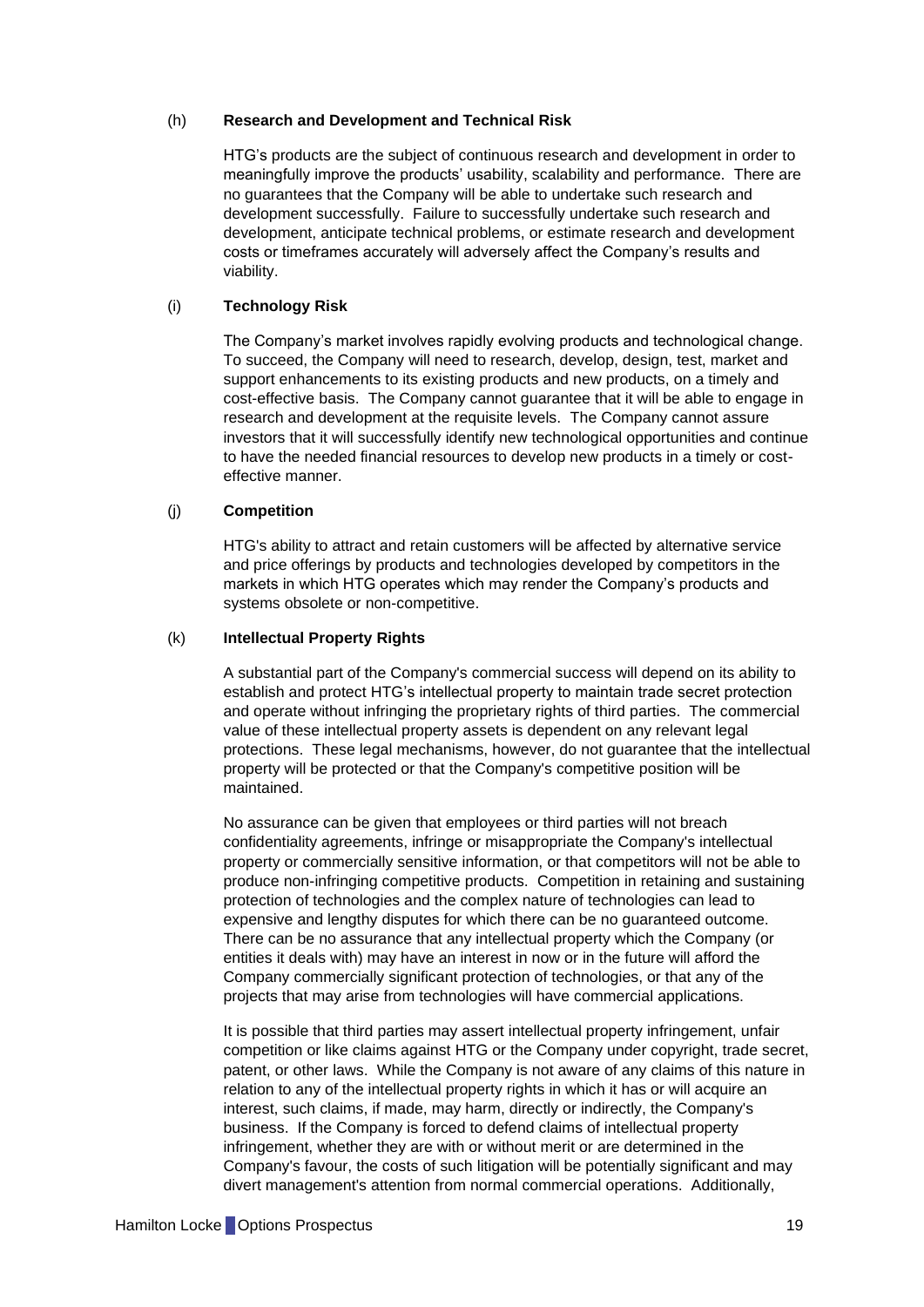securing rights to (or developing) technologies complementing HTG's existing intellectual property will also play an important part in the commercial success of the Company. There is no guarantee that such rights can be secured, or such technologies can be developed.

#### (l) **Key management personnel**

HTG relies heavily on its existing key management personnel, who have intimate knowledge of the business. If one of these members were to resign or leave the business, this could have an adverse effect on HTG's performance, and there is no guarantee that HTG could attract a suitably qualified replacement, or if it is able to do so, how long it may take to attract and employ such a replacement.

#### (m) **Legal or regulatory risks**

HTG operates in a regulated environment. It is subject to having its market behaviour monitored and regulated by ASIC, ASX, ACCC and other applicable agencies. There are also several consumer groups that monitor the conduct of data optimisation service providers. The viability and profitability of HTG may be affected by changes to government policies and legislation of Australia or any other country where the Company may acquire or operate economic interests, including but not limited to those relating to the data optimisation and transfer pricing and taxation.

#### (n) **Export Controls**

The United States Government and other governments impose export controls to protect national security interests and promote foreign policy objectives. Such export controls are particularly prevalent in technologies that may have defence, data or telecommunication applications. The impost of export controls can restrict the manner in which a product or service is commercialised, and to the extent that the controls prevent HTG from commercialising its products or limit competition for its products and services, such export controls may adversely impact HTG's revenues.

#### (o) **Insurance**

The Company faces various risks in conducting its business and may lack adequate insurance coverage or may not have the relevant insurance coverage. The Company has arranged and maintains insurance coverage for its employees (such as travel insurance, workers compensation, and health insurance policies for some of its overseas employees), public liability, motor vehicle, marine cargo, Directors & Officers, as well as and other insurances such as general liability covering office and contents, however it does not currently propose to arrange and maintain product liability, professional indemnity or business interruption insurance.

The Company will need to review its insurance requirements periodically. If the Company incurs substantial losses or liabilities and its insurance coverage is unavailable or inadequate to cover such losses or liabilities, the Company's financial position and financial performance may be adversely affected. The occurrence of an event that is not covered or fully covered by insurance could have a material adverse effect on the business, financial condition and results of the Company.

#### (p) **Foreign Exchange**

The Company will be operating in a variety of jurisdictions (both for its customer and its supply chain), including the United States of America and Australia, and as such, expects to generate revenue and incur costs and expenses in more than one currency. Consequently, movements in currency exchange rates may adversely or beneficially affect the Company's results or operations and cash flows. For example,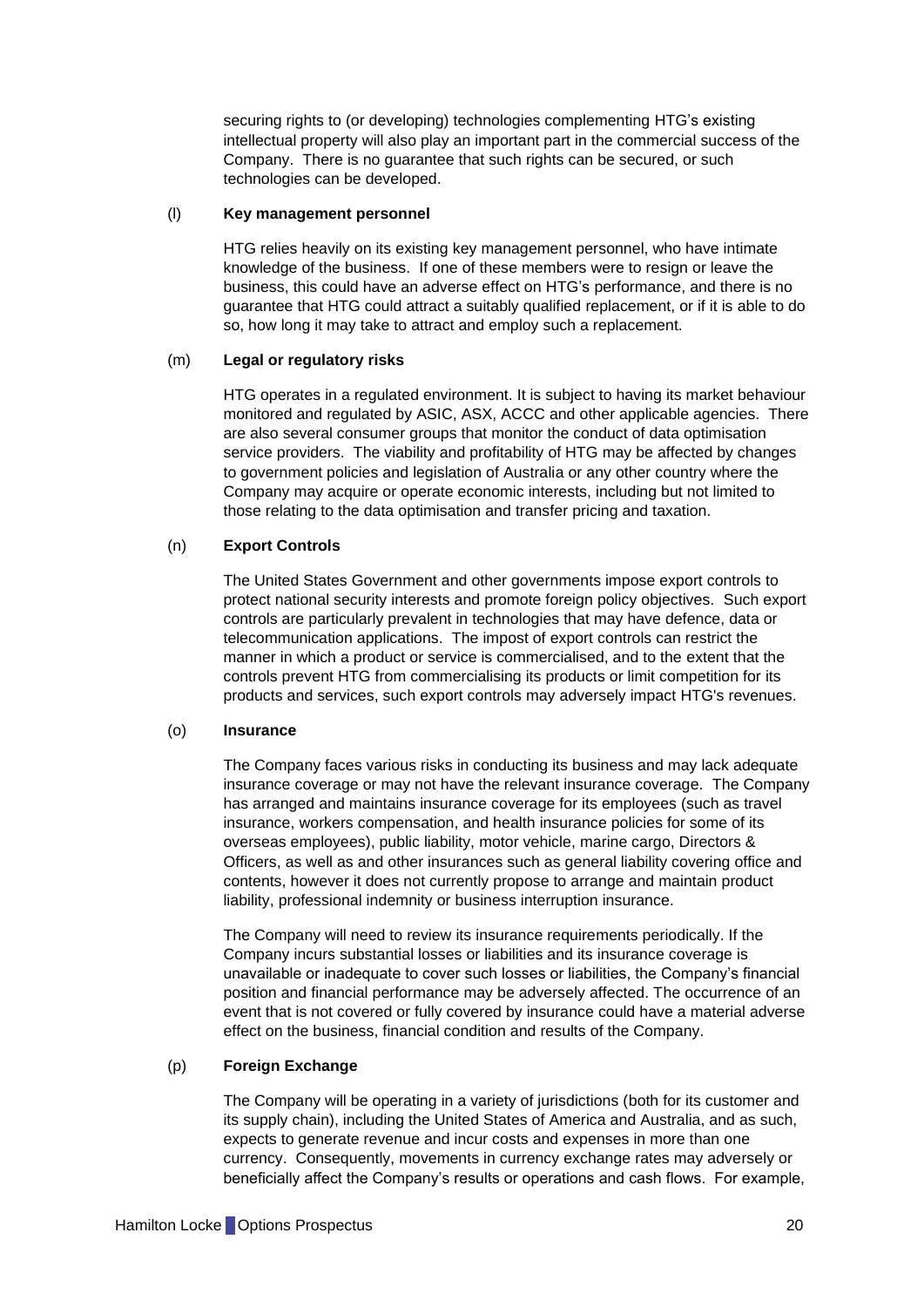the appreciation or depreciation of the US dollar relative to the Australian dollar would result in a foreign currency loss or gain. Any depreciation of currencies in foreign jurisdictions in which the Company operates may result in lower than anticipated revenue, profit and earnings of the Company.

#### (q) **Government Contracts**

A portion of the Company's revenues may depend on the Company's ability to do business with the Australian, U.S. and other foreign governments and their various agencies, whether directly or indirectly.

Such customers may:

- (i) award or terminate contracts at their convenience;
- (ii) terminate, reduce or modify contracts or subcontracts if its requirements or budgetary constraints change;
- (iii) cancel multi-year contracts and related orders if funds become unavailable;
- (iv) shift their spending priorities;
- (v) adjust contract costs and fees based on audits done by its agencies;
- (vi) use and practice intellectual property developed in the performance of a government contract or subcontract;
- (vii) claim rights to intellectual property not properly protected pursuant applicable contract terms;
- (viii) seek penalties and fines exceeding the value of a contract for contract activity that results in the submission of a false claim to the government;
- (ix) debar the Company or its subsidiaries because of legal and other actions undertaken by or against the Company or its subsidiaries, the Company's officers, directors, shareholders, employees and affiliates, or convictions of the Company's officers, directors, shareholders, employees or affiliates; and
- (x) inquire about and investigate business practices and audit compliance with applicable rules and regulations.

#### <span id="page-21-0"></span>(r) **Disputes**

The activities of the Company may result in disputes with third parties, including, without limitation, the Company's investors, competitors, regulators, partners, distributors, customers, directors, officers and employees, and service providers. The Company may incur substantial costs in connection with such disputes.

HTG was required to provide a bank guarantee, in the form of a cash deposit of 292,000 Euro to Vroon Offshore Services B.V. in respect of the lease of the VOS Shine. The cash deposit was due to be refunded on 1 January 2022. HTG is yet to receive the bank guarantee. The position on the settlement of final contractual obligations is subject to negotiation, the contract having a framework for the resolution of disputes which ultimately includes an arbitration process. HTG will continue to avail itself of all available options to recover the funds and remains confident of full recovery (**Vroon Dispute**).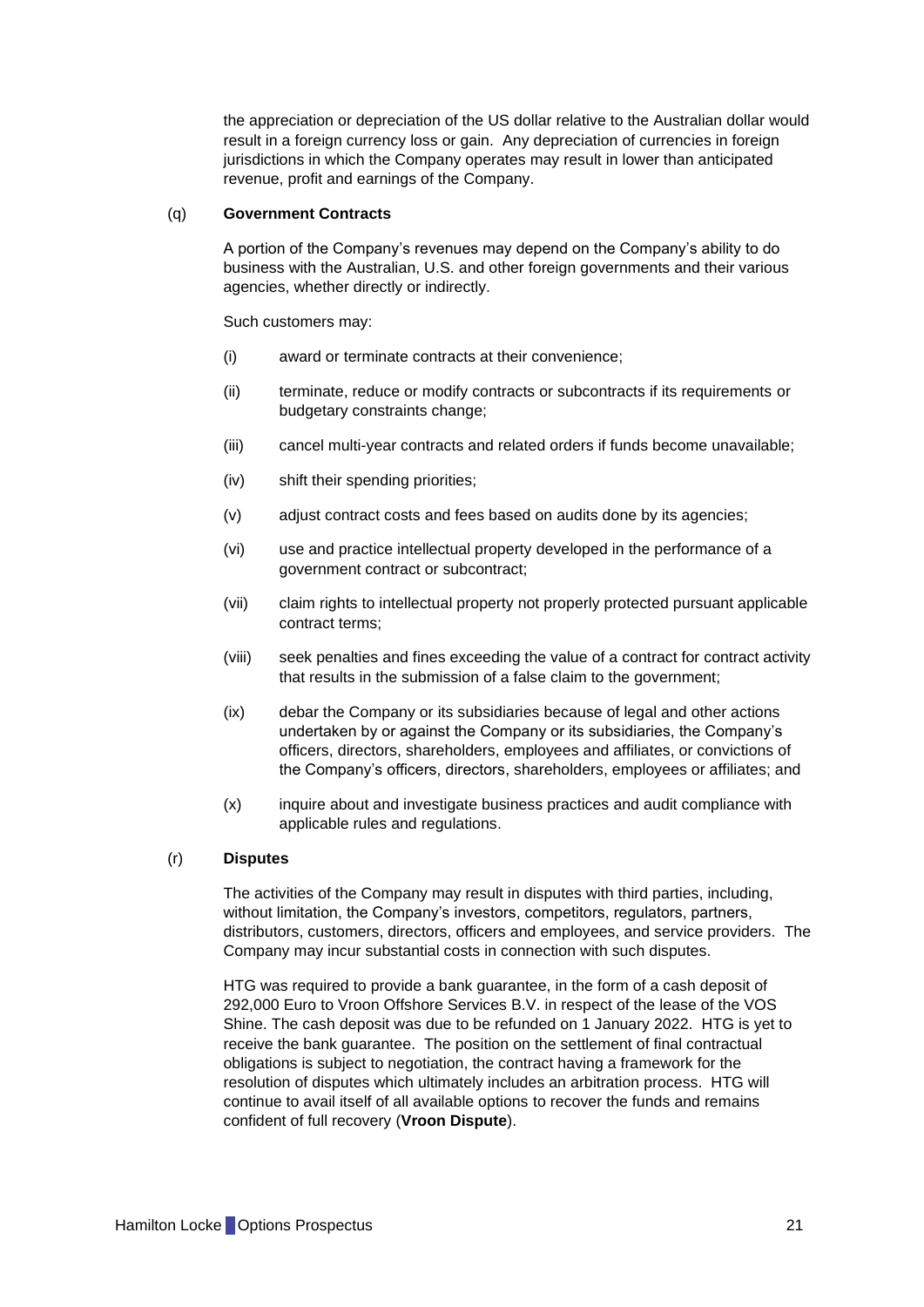#### **4.2 General risks**

The future prospects of the Company's business may be affected by circumstances and external factors beyond the Company's control. Financial performance of the Company may be affected by a number of business risks that apply to companies generally and may include economic, financial, market or regulatory conditions.

#### (a) **Financial Environment**

Changes in the general economic climate in which the Company operates may adversely affect the financial performance of the Company and the value of its assets. Factors which contribute to that general economic climate include:

- (i) contractions in the world economy or increases in rates of inflation resulting from domestic or international conditions (including movements in domestic interest rates and reduced economic activity);
- (ii) international currency fluctuations and changes in interest rates;
- (iii) demand for and supply of capital and finance;
- (iv) changes in government legislation and regulatory policy, including with regard to rates and types of taxation; and
- (v) domestic and international economic and political conditions.

Further, share market conditions may affect the value of the Company's quoted shares regardless of the Company's operating performance. Share market conditions are affected by factors such as:

- (i) general economic outlook;
- (ii) interest rates and inflation rates;
- (iii) currency fluctuations;
- (iv) changes in investor sentiment toward particular market sectors;
- (v) the demand for, and supply of, capital; and
- (vi) terrorism or other illegal acts.

#### (b) **Litigation risk**

The Company is exposed to possible litigation risks including, but not limited to, intellectual property ownership disputes, contractual claims, environmental claims, occupational health and safety claims and employee claims. Further, the Company may be involved in disputes with other parties in the future which may result in litigation. Any such claim or dispute if proven, may impact adversely on the Company's operations, financial performance and financial position. The Company is not currently engaged in any litigation. Refer to Section [4.1\(r\)](#page-21-0) for details relating to the Vroon Dispute.

#### (c) **Accounting Standards and Tax Laws**

The Company is exposed to the risk of changes to accounting standards, applicable laws or their interpretation which may have a negative effect on the Company, its investments or returns to Shareholders including the risk of non-compliance with reporting or other legal obligations. Any change to the rate of company income tax in jurisdictions in which the Company operates will impact on shareholder returns.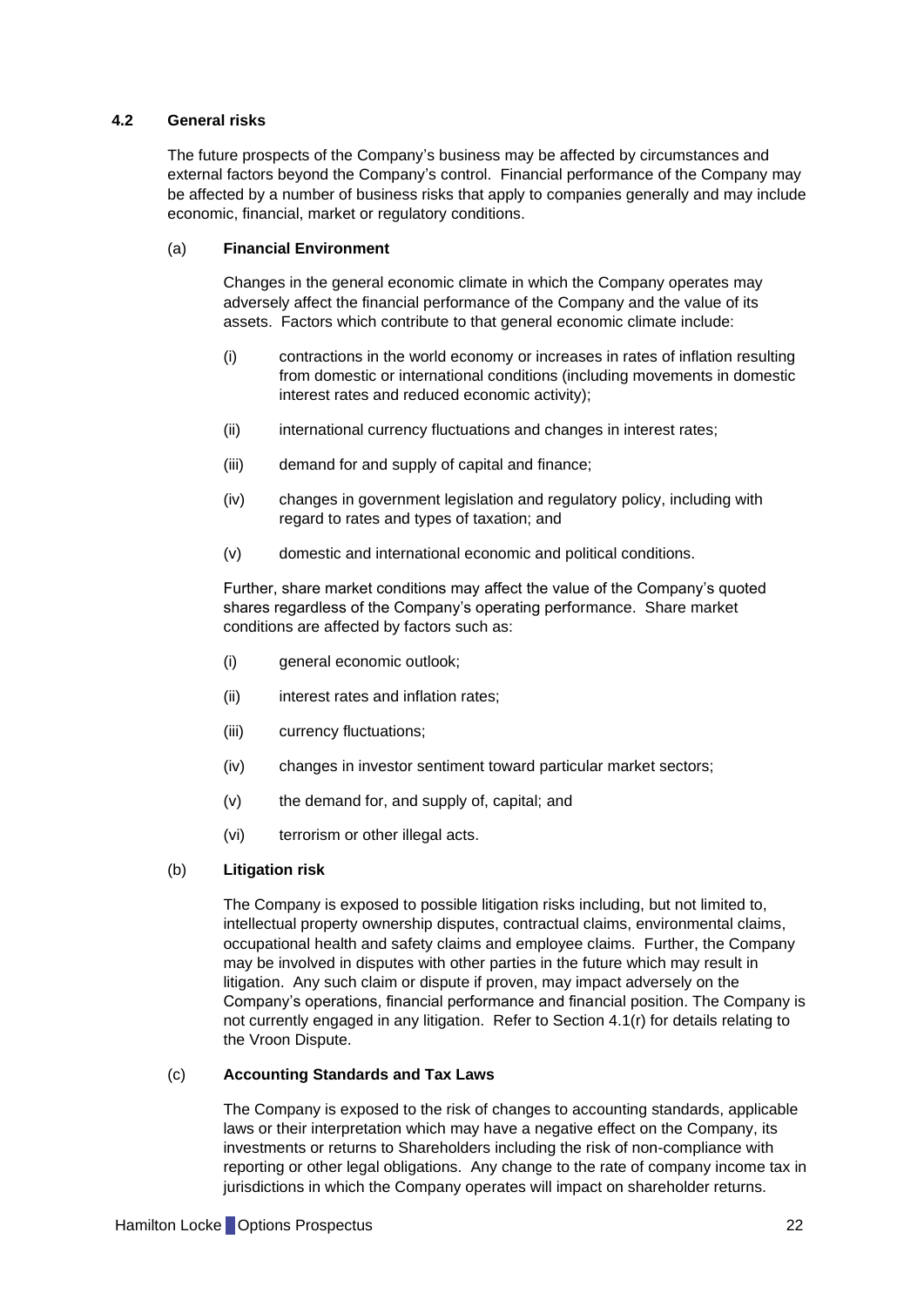#### (d) **Infectious diseases and COVID-19**

Infectious diseases such as COVID-19 could interrupt HTG's operations, impair deployment of its solutions to customers and prevent customers from honouring their contractual obligations. Such diseases can also cause hospitalisation or death of HTG's existing and potential customers and staff. Containment strategies imposed by governments are likely to inhibit the installation and maintenance of HTG's products, as well as causing disruptions to supply chains and delays in sourcing component parts. The Company has sufficient material to deliver current orders and will aim to meet future demand through commercial terms that protect lead times and force majeure events. The Company has also created work-from-home procedures to manage business continuity risks if required.

#### (e) **Climate Change**

HTG's services could be impacted by significant adverse weather conditions such as hurricanes, cyclones, or high winds impacting on the operation of its equipment or other adverse weather conditions or floods impacting third party networks on which the Company depends, which could have an adverse impact on future operations and profitability. HTG recognises that adverse climate change events may have an adverse impact on the general economic climate in which it operates, may impact the supply and price of hardware components and may adversely impact HTG's logistics.

#### **4.3 Investment speculative**

The above list of risk factors ought not to be taken as exhaustive of the risks faced by the Company or by investors in the Company. The above factors, and others not specifically referred to above, may in the future materially affect the financial performance of the Company and the value of the Placement Options offered under this Prospectus.

Therefore, the Placement Options to be issued pursuant to this Prospectus carry no guarantee with respect to the payment of dividends, returns of capital or the market value of those Placement Options.

Potential investors should consider that the investment in the Company is highly speculative and should consult their professional advisers before deciding whether to apply for Placement Options pursuant to this Prospectus.

## <span id="page-23-0"></span>**5. Additional information**

#### **5.1 Terms and conditions of Placement Options**

The terms and conditions of the Placement Options are as follows:

- (a) (**Entitlement**): Each Placement Option gives the holder the right to subscribe for one Share.
- (b) (**Expiry Date**): The Placement Options will expire at 5.00pm (WST) on the date that is 24 months from the date of issue (**Expiry Date**). A Placement Option not exercised before the Expiry Date will automatically lapse on the Expiry Date.
- (c) (**Exercise Price**): Subject to paragraph [5.1\(j\),](#page-24-0) the amount payable upon exercise of each Placement Option is \$0.25 per Option.
- (d) (**Exercise**): A holder may exercise their Placement Options by lodging with the Company, before the Expiry Date: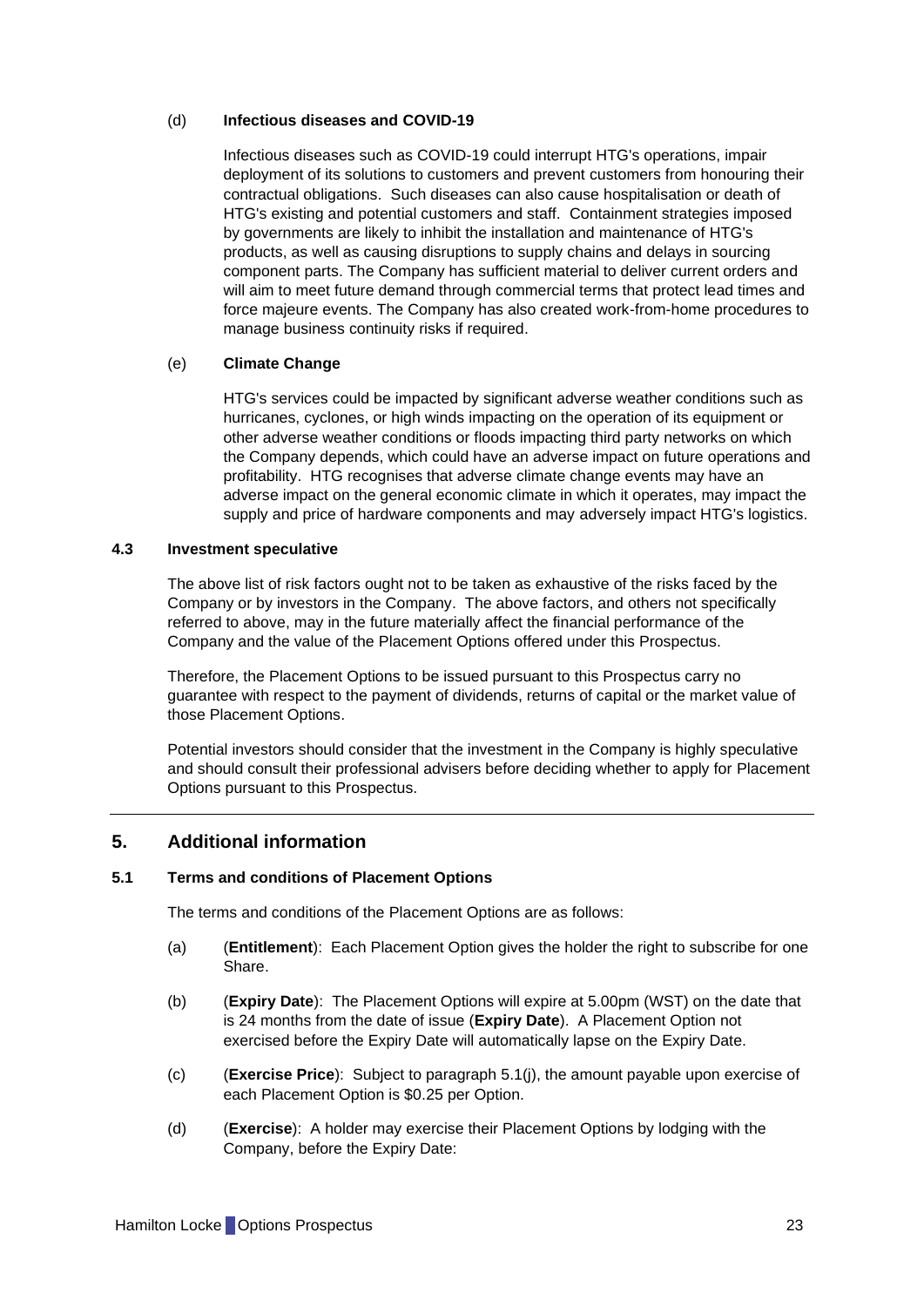- (i) a written notice of exercise of Placement Options specifying the number of Placement Options being exercised; and
- (ii) a electronic funds transfer for the Exercise Price for the number of Placement Options being exercised,
- (e) (**Exercise Notice**). An Exercise Notice is only effective when the Company has received the full amount of the Exercise Price in cleared funds. The Placement Options held by each holder may be exercised in whole or in part, and if exercised in part, at least 1,000 must be exercised on each occasion.
- (f) (**Timing of issue of Shares on exercise**): Within 5 Business Days of receipt of the Exercise Notice accompanied by the Exercise Price, the Company will issue the number of Shares required under these terms and conditions in respect of the number of Placement Options specified in the Exercise Notice.
- (g) (**Transferability**): The Placement Options are freely transferable from the date of issue, subject to any restriction or escrow arrangements imposed by ASX or under Australian securities laws.
- (h) (**Ranking of Shares**): All Shares allotted upon the exercise of Placement Options will upon allotment be fully paid and rank *pari passu* in all respects with other Shares.
- (i) (**Quotation**): The Company will apply for quotation of the Placement Options on ASX. The Company will apply for quotation of all Shares allotted pursuant to the exercise of Placement Options on ASX within 5 Business Days after the date of allotment of those Shares.
- <span id="page-24-0"></span>(j) (**Reconstruction**): If at any time the issued capital of the Company is reconstructed, all rights of a holder of Placement Options are to be changed in a manner consistent with the Corporations Act and the Listing Rules at the time of the reconstruction.
- (k) (**Participating rights**): There are no participating rights or entitlements inherent in the Placement Options and holders will not be entitled to participate in new issues of capital offered to Shareholders during the currency of the Placement Options without exercising the Placement Options.
- (l) (**Amendments**): A Placement Option does not confer the right to a change in the Exercise Price or a change in the number of underlying securities over which the Placement Option can be exercised.

#### **5.2 Rights and liabilities attaching to Shares**

A summary of the rights attaching to Shares in the Company is below. This summary is qualified by the full terms of the Constitution (copies of which are available from the Company on request free of charge) and does not purport to be exhaustive or to constitute a definitive statement of the rights and liabilities of Shareholders. These rights and liabilities can involve complex questions of law arising from an interaction of the Constitution with statutory and common law requirements. For a Shareholder to obtain a definitive assessment of the rights and liabilities which attach to Shares in any specific circumstances, the Shareholder should seek legal advice.

### (a) **General meeting and notices**

Each member is entitled to receive notice of, and to attend and vote at, general meetings of the Company and to receive all notices, accounts and other documents required to be sent to members under the Constitution, the Corporations Act or the Listing Rules.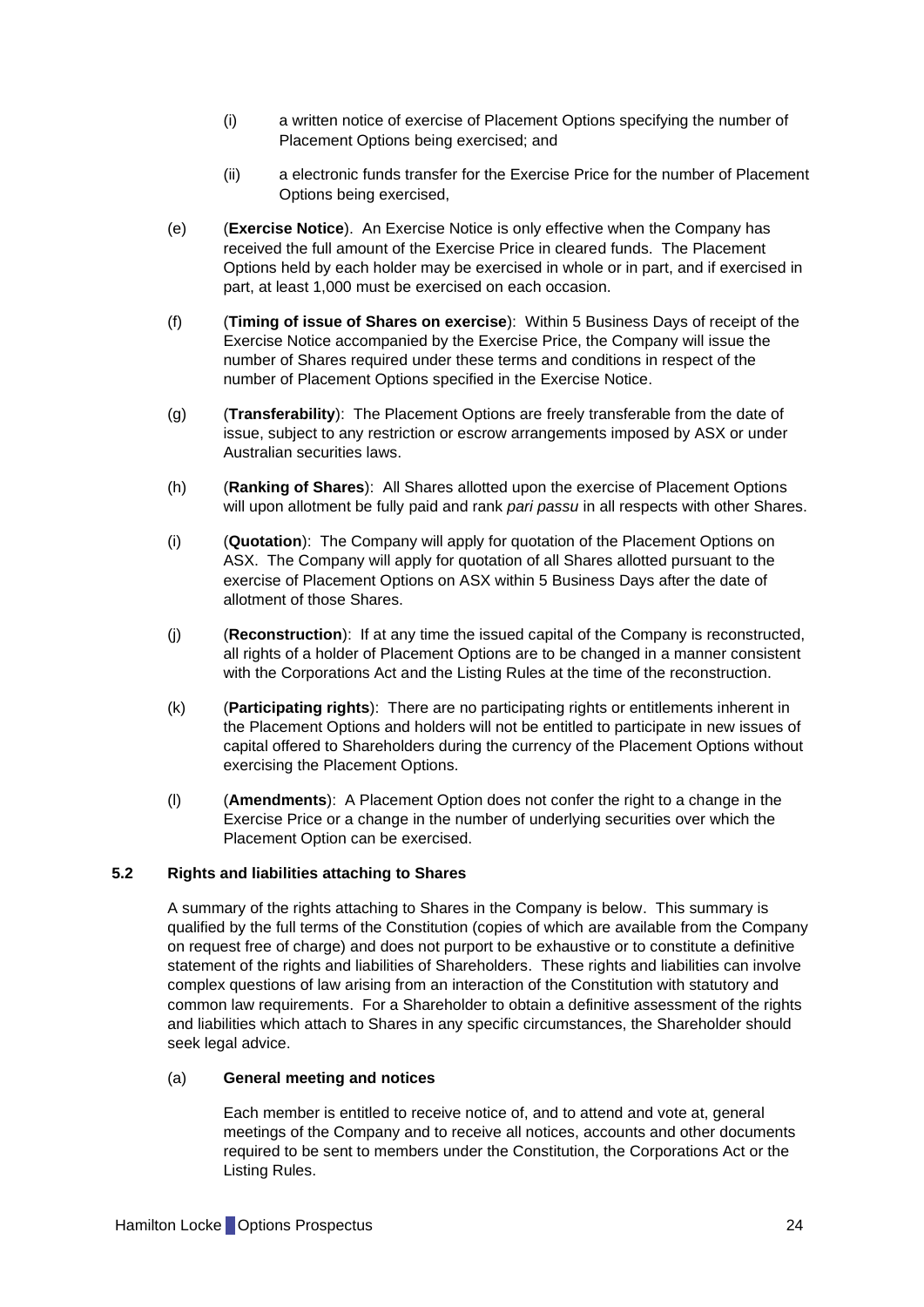#### (b) **Voting rights**

Subject to any rights or restrictions for the time being attached to any class or classes of Shares, at a general meeting of the Company every holder of fully paid Shares present in person or by an attorney, representative or proxy has one vote on a show of hands (unless a member has appointed 2 proxies) and one vote per Share on a poll.

A person who holds a Share which is not fully paid is entitled, on a poll, to a fraction of a vote equal to the proportion which the amount paid bears to the total issue price of the Share.

### (c) **Issues of further Shares**

Subject to the Corporations Act and the Constitution, the Board may, on behalf of the Company, issue, grant options over or otherwise dispose of unissued shares to any person on the terms, with the rights, and at the times that the Board decides. The Company must not issue shares or grant options if the issue or grant would result in a breach of the Listing Rules.

#### (d) **Variation of rights**

Unless otherwise provided by the Constitution or by the terms of issue of a class of Shares, the rights attached to the Shares in any class may be varied or cancelled only with the written consent of the holders of at least three-quarters of the issued Shares of the affected class, or by special resolution passed at a separate meeting of the holders of the issued Shares of the affected class.

#### (e) **Transfer of Shares**

Subject to the Constitution, a member may transfer a share as provided by the operating rules of an applicable clearing and settlement facility or by any other means permitted by the Corporations Act, any other applicable law or the Listing Rules.

#### (f) **Dividends**

Subject to the Corporations Act, the Listing Rules, the Constitution and the rights attaching to Shares issued on special conditions, the Directors may from time to time declare that a dividend is payable to the holders of ordinary Shares and fix the time for payment. The Directors may rescind or alter any such determination or declaration before payment is made.

#### (g) **Winding up**

Subject to the Constitution, the Corporations Act and the rights of holders of Shares with special rights, on a winding up of the Company, the liquidator may, with the sanction of a special resolution of the Company, divide among the members in kind the whole or any part of the property of the Company and may for that purpose set such value as the liquidator considers fair on any property to be so divided and may determine how the division is to be carried out as between the members or different classes of members.

#### (h) **Dividend reinvestment and share plans**

The Directors may establish a dividend reinvestment plan on any terms, under which participants may elect to reinvest cash dividends paid by the Company by subscribing for Shares in the Company.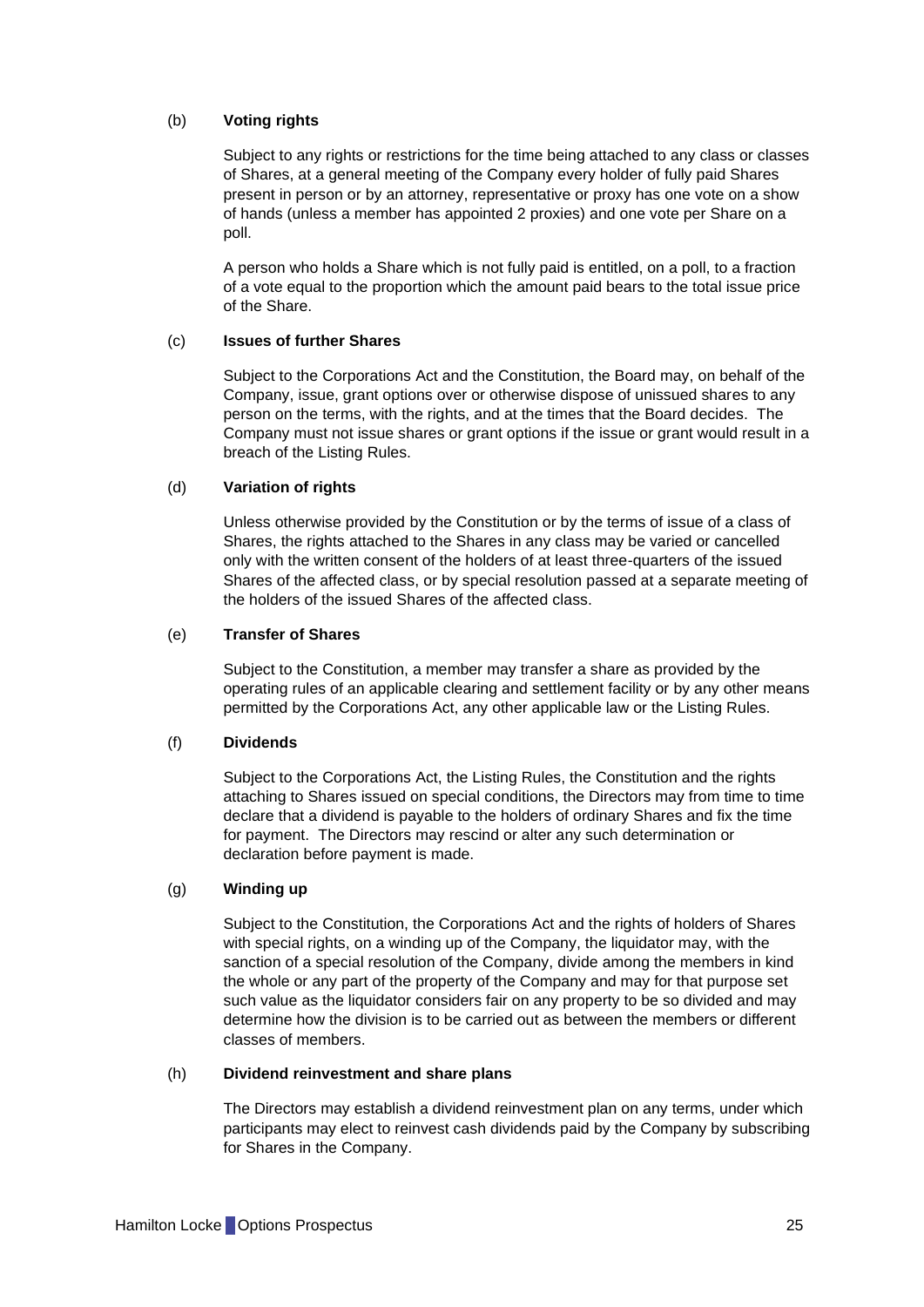#### (i) **Directors**

The Company must have not less than 3 Directors.

#### (j) **Powers of the Board**

Except as otherwise required by the Corporations Act, any other law, the Listing Rules or the Constitution, the Directors may exercise all the powers of the Company except any powers that the Corporations Act or the Constitution requires the Company to exercise in general meeting.

#### (k) **Capitalisation of profits**

The Directors may capitalise any profits of the Company and distribute that capital to the members, in the same proportions as the members would have been entitled in a distribution of that sum by way of dividend.

#### <span id="page-26-0"></span>**5.3 Copies of documents**

Copies of documents lodged by the Company in connection with its reporting and disclosure obligations may be obtained from, or inspected at, an office of ASIC. The Company will provide free of charge to any person who requests it during the period of the Offer a copy of:

- <span id="page-26-1"></span>(a) the financial statements of the Company for the financial year ended 30 June 2021, being the last financial statements for a financial year of the Company lodged with ASIC before the issue of this Prospectus;
- (b) the half year report of the Company for the half year ended 31 December 2021 as lodged with ASX on 23 February 2022; and
- (c) the following notices given by the Company to notify ASX of information relating to the Company during the period from balance date of the annual report for the financial year ended 30 June 2021 referred to in Section [5.3\(a\)](#page-26-1) above until the date of this Prospectus:

| <b>Date lodged</b> | <b>Subject of Announcement</b>                                             |  |
|--------------------|----------------------------------------------------------------------------|--|
| 8 July 2021        | Appointment of Non-Executive Director                                      |  |
| 8 July 2021        | Initial Director's Interest Notice                                         |  |
| 9 July 2021        | Application for quotation of securities - HTG                              |  |
| 9 July 2021        | <b>Cleansing Notice</b>                                                    |  |
| 15 July 2021       | Change of Director's Interest Notice x 2                                   |  |
| 27 July 2021       | June 2021 Quarterly Activities and Cash Flow Report                        |  |
| 3 August 2021      | Clarifying Statement in relation to June Activities Report                 |  |
| 6 August 2021      | Change in substantial holding                                              |  |
| 16 August 2021     | Vessel Redelivery Shines Spotlight on Technology                           |  |
| 31 August 2021     | Appendix 4E and Preliminary Final Report                                   |  |
| 6 September 2021   | <b>HTG &amp; Innovation Central Perth to Tackle Global</b><br>Connectivity |  |
| 14 September 2021  | Application for quotation of securities - HTG                              |  |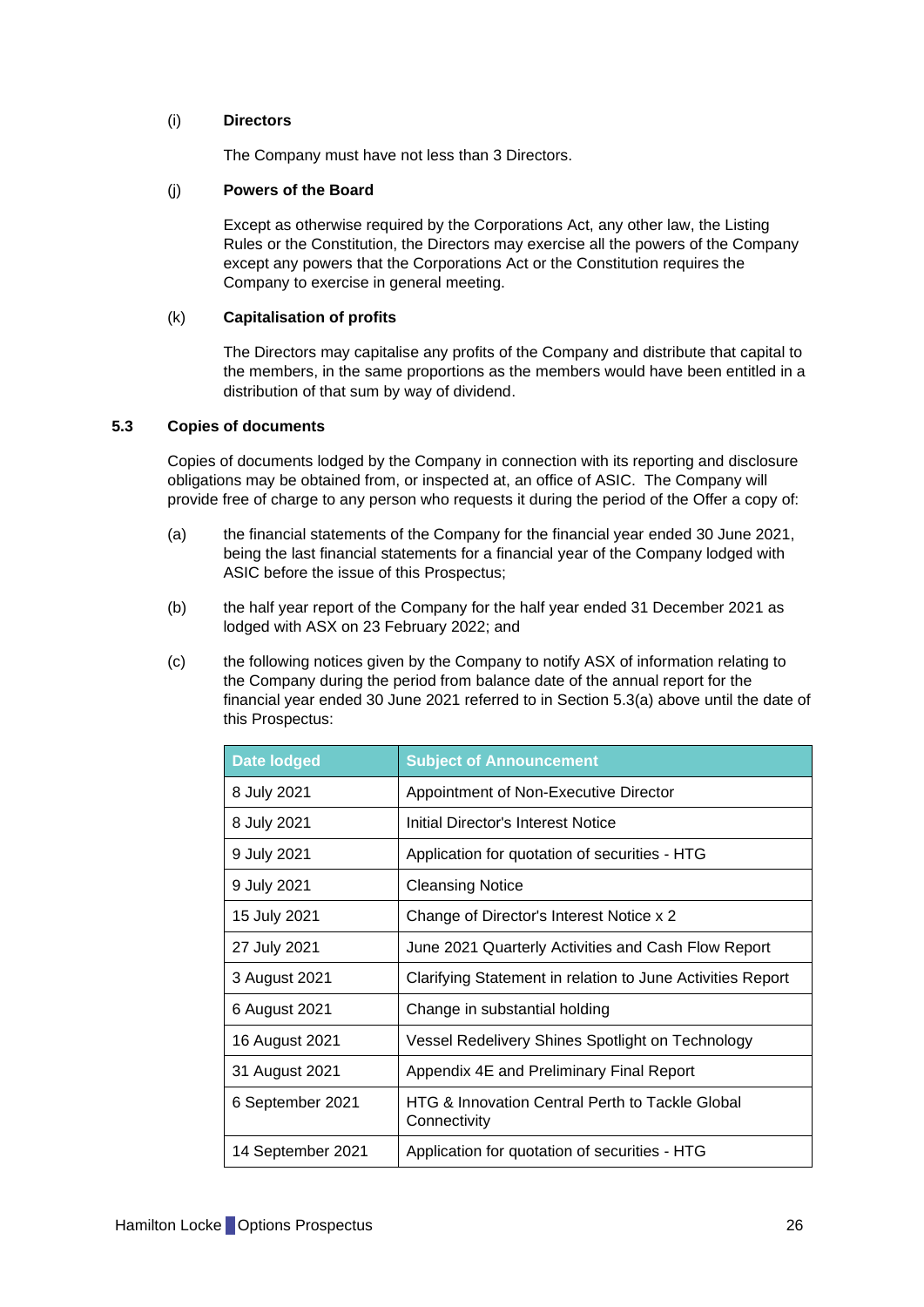| <b>Date lodged</b> | <b>Subject of Announcement</b>                                |  |
|--------------------|---------------------------------------------------------------|--|
| 14 September 2021  | <b>Cleansing Notice</b>                                       |  |
| 29 September 2021  | <b>Full Year Statutory Accounts</b>                           |  |
| 5 October 2021     | Annual General Meeting Date and Director Nominations          |  |
| 6 October 2021     | HTG Commences Phase 2 With Launch Of Opsivity To<br>Market    |  |
| 8 October 2021     | <b>Investor Briefing</b>                                      |  |
| 8 October 2021     | Appointment of Joint Company Secretary                        |  |
| 11 October 2021    | <b>Investor Presentation</b>                                  |  |
| 11 October 2021    | Investor Briefing - Rescheduled                               |  |
| 14 October 2021    | HTG signs reseller agreement with Speedcast                   |  |
| 19 October 2021    | HTG Expands Ecosystem with Inmarsat Global                    |  |
| 26 October 2021    | Notice of Annual General Meeting/Proxy Form                   |  |
| 27 October 2021    | Quarterly Activities/Appendix 4C Cash Flow Report             |  |
| 29 October 2021    | Annual Report to shareholders                                 |  |
| 29 October 2021    | Appendix 4G                                                   |  |
| 29 October 2021    | Appendix 4G - amended                                         |  |
| 15 November 2021   | <b>Cleansing Notice</b>                                       |  |
| 15 November 2021   | Application for quotation of securities                       |  |
| 18 November 2021   | Jobkeeper Payments Notice                                     |  |
| 26 November 2021   | <b>Annual General Meeting Details</b>                         |  |
| 30 November 2021   | <b>Results of Meeting</b>                                     |  |
| 3 December 2021    | S&P DJI Announces December 2021 Quarterly<br>Rebalance        |  |
| 7 December 2021    | Change in substantial holding                                 |  |
| 13 December 2021   | Pause in Trading                                              |  |
| 13 December 2021   | <b>Trading Halt</b>                                           |  |
| 13 December 2021   | <b>Cleansing Notice</b>                                       |  |
| 13 December 2021   | Proposed issue of securities                                  |  |
| 13 December 2021   | <b>Investor Presentation</b>                                  |  |
| 13 December 2021   | Harvest Launches Equity Raising to Pursue Strategic<br>Growth |  |
| 14 December 2021   | <b>Release from Escrow</b>                                    |  |
| 15 December 2021   | Successful Completion of Institutional Entitlement Offer      |  |
| 20 December 2021   | <b>Retail Entitlement Offer Booklet</b>                       |  |
| 20 December 2021   | Letter to Ineligible Shareholders                             |  |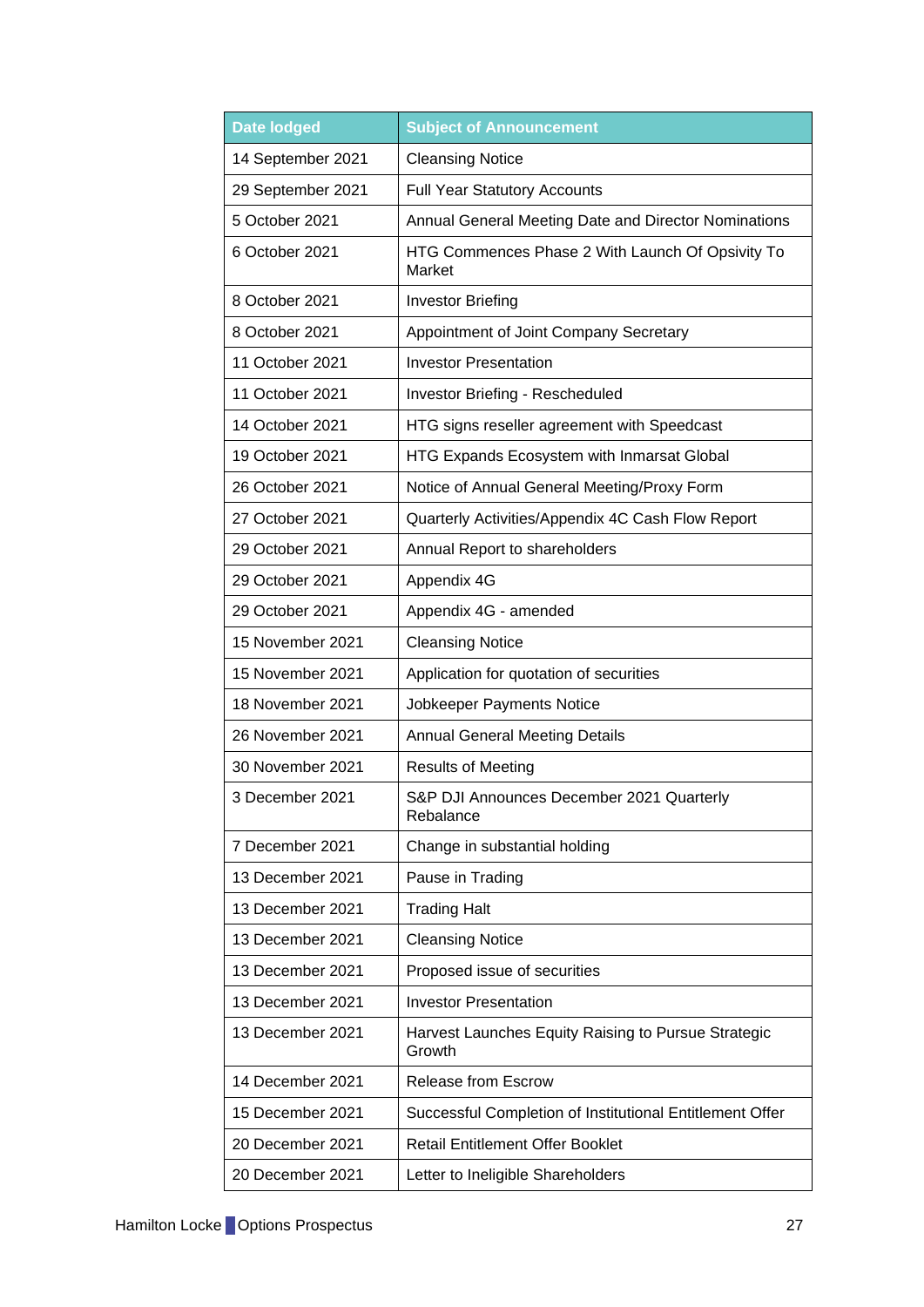| <b>Date lodged</b> | <b>Subject of Announcement</b>                                        |  |
|--------------------|-----------------------------------------------------------------------|--|
| 20 December 2021   | Nominee Letter                                                        |  |
| 21 December 2021   | Harvest top Supply Infinity Nodestream Systems to<br>TechnipFMC       |  |
| 23 December 2021   | Application for quotation of securities                               |  |
| 11 January 2022    | <b>Extension of Entitlement Issue</b>                                 |  |
| 11 January 2022    | Update - Proposed issue of securities                                 |  |
| 24 January 2022    | HTG signs MSA to join Inmarsat's Marine Network                       |  |
| 31 January 2022    | Quarterly Activities/Appendix 4C Cash Flow Report                     |  |
| 2 February 2022    | <b>Results of Retail Entitlement Offer</b>                            |  |
| 4 February 2022    | Application for quotation of securities                               |  |
| 4 February 2022    | Change of Director's Interest Notice - S Carmichael                   |  |
| 4 February 2022    | Change of Director's Interest Notice - M Machin                       |  |
| 14 February 2022   | Harvest Technology Group CFO Transition                               |  |
| 23 February 2022   | Half-Year Financial Report and Appendix 4D                            |  |
| 24 February 2022   | <b>Trading Halt</b>                                                   |  |
| 24 February 2022   | No issue of Shortfall Shares                                          |  |
| 28 February 2022   | Harvest Receives Binding Commitments for \$6.78 Million               |  |
| 28 February 2022   | Proposed issue of securities                                          |  |
| 3 March 2022       | <b>Issue of Placement Shares and Cleansing Notice</b>                 |  |
| 3 March 2022       | Application for quotation of securities                               |  |
| 15 March 2022      | HTG's Flagship RiS Remote Inspection System Product<br>Launch         |  |
| 17 March 2022      | Application for quotation of securities                               |  |
| 17 March 2022      | <b>Cleansing Notice</b>                                               |  |
| 23 March 2022      | <b>HTG Marlink Reseller Agreement</b>                                 |  |
| 24 March 2022      | <b>Clarification Announcement - HTG Marlink Reseller</b><br>Agreement |  |
| 28 March 2022      | <b>HTG Trading Update</b>                                             |  |
| 30 March 2022      | <b>Change of Company Secretary</b>                                    |  |

The following documents are available for inspection throughout the period of the Offer during normal business hours at the registered office of the Company:

- (a) this Prospectus;
- (b) the Constitution; and
- (c) the consents referred to in Section [5.12](#page-32-1) and the consents provided by the Directors to the issue of this Prospectus.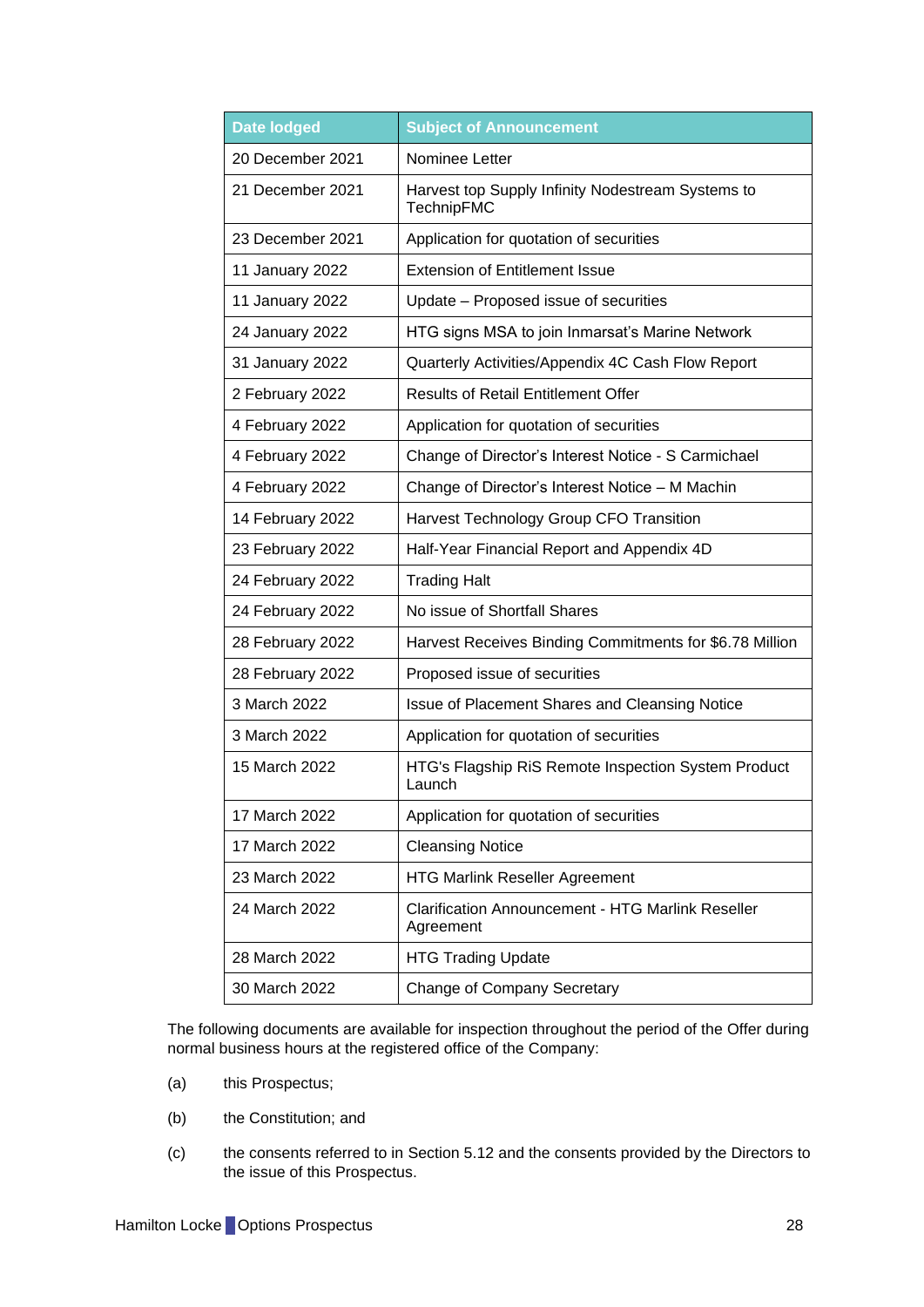#### <span id="page-29-1"></span>**5.4 Information excluded from continuous disclosure notices**

There is no information which has been excluded from a continuous disclosure notice in accordance with the Listing Rules other than as is set out in this Prospectus and in this Section [5.4.](#page-29-1)

The Company is in continuing negotiations with several established global resellers for the integration of the Infinity suite of products into their existing sales and distribution channels. The Company is seeking to enter into new reseller agreements across target sectors of Maritime and Energy, Defence and Government, Security and Surveillance, Utilities and Light Industry, Unmanned Systems/Vehicles, and Broadcasting/Conferencing.

#### **5.5 Determination by ASIC**

ASIC has not made a determination which would prevent the Company from relying on Section 713 of the Corporations Act in issuing the Shares under this Prospectus.

#### **5.6 Market price of Shares**

The highest and lowest closing market sale prices of the Shares on ASX during the three months immediately preceding the date of lodgement of this Prospectus with ASIC and the respective dates of those sales were:

Highest: \$0.23 on 25 March 2022.

Lowest: \$0.15 on 23 February and 7-8 March 2022.

The latest available market sale price of the Shares on ASX prior to the date of lodgement of this Prospectus with ASIC was \$0.205 per Share on 30 March 2022.

#### <span id="page-29-0"></span>**5.7 Interests of Directors**

#### (a) **Information disclosed in this Prospectus**

Other than as set out in this Prospectus, no Director (or entity in which they are a partner or director) holds or has held within the 2 years preceding lodgement of this Prospectus with the ASIC, any interest in:

- (i) the formation or promotion of the Company;
- (ii) any property acquired or proposed to be acquired by the Company in connection with its formation or promotion, or the Offer; or
- (iii) the Offer,

and no amounts have been paid or agreed to be paid and no benefits have been given or agreed to be given to a Director or proposed director:

- (i) as an inducement to become, or to qualify as, a Director; or
- (ii) for services provided in connection with the formation or promotion of the Company, or the Offer.

#### (b) **Directors' interests in Securities**

The relevant interests of each of the Directors in Securities as at the date of this Prospectus is set out below.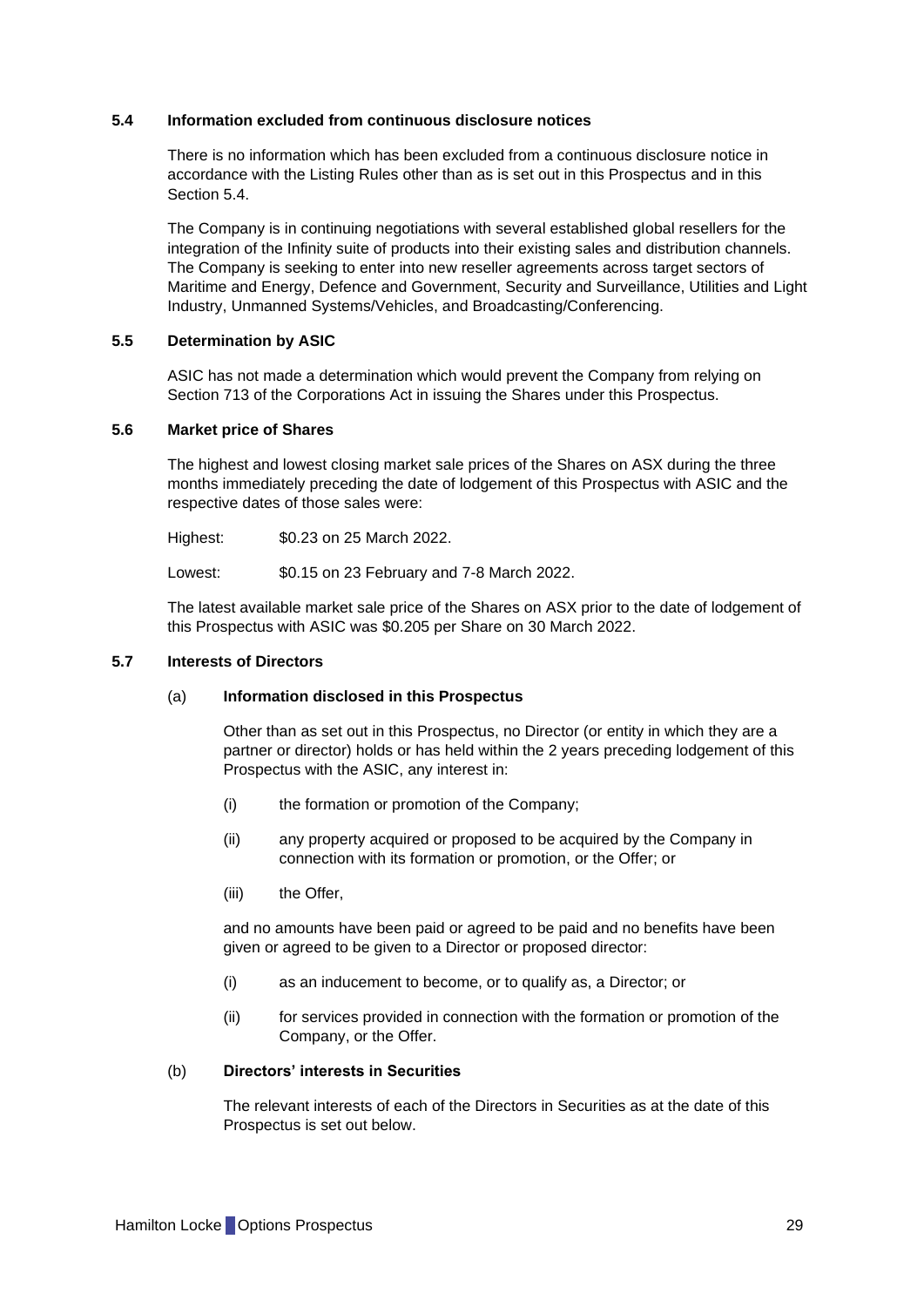| <b>Director</b>                | <b>Shares</b> | <b>Performance</b><br><b>Rights</b> |
|--------------------------------|---------------|-------------------------------------|
| Paul Guilfoyle <sup>1,2</sup>  | 33,337,846    | 24,200,000                          |
| Jeffery Sengelman              | 500,000       | 1,000,000                           |
| Marcus Machin <sup>3, 4</sup>  | 15,583,959    | 5,500,000                           |
| Stuart Carmichael <sup>5</sup> | 646,849       | 1,650,000                           |
| Rodney Evans <sup>6</sup>      | 3,047,553     |                                     |

#### **Notes:**

- 1. Mr Guilfoyle intends to subscribe for a total of 3,333,333 Shares with 3,333,333 free attaching Options under the Placement. The issue of the Director Placement Shares and Director Placement Options are subject to shareholder approval at an extraordinary general meeting.
- 2. Mr Guilfoyle's Securities are held as follows:
	- (a) 12,205,000 Shares held directly;
	- (b) 21,132,846 Shares held indirectly through PJG Holdings (WA) Pty Ltd; and
	- (c) 24,200,000 performance rights held directly.
- 3. Mr Machin intends to subscribe for a total of 3,333,333 Shares with 3,333,333 free attaching Options under the Placement. The issue of the Director Placement Shares and Director Placement Options are subject to shareholder approval at an extraordinary general meeting.
- 4. Mr Machin's Securities are held indirectly through Arab Capital Holdings Limited.
- 5. Mr Carmichael's Securities are held as follows:
	- (a) 448,926 Shares held indirectly through SBV Capital Pty Ltd;
	- (b) 1,650,000 performance rights held indirectly through SBV Capital Pty Ltd; and
	- (c) 197,923 Shares held indirectly through SJ & T Carmichael Superannuation Pty Ltd.
- 6. Mr Evans' Securities are held as follows:
	- (a) 2,447,553 Shares held directly; and
	- (b) 600,000 Shares held indirectly through Ms Catherine Louise Evans <Evans Family A/C>.

#### (c) **Remuneration of Directors**

The Constitution of the Company provides that the non-executive directors are entitled to be paid an amount of fees which does not in any year exceed in aggregate the amount last fixed by ordinary resolution. The aggregate amount fixed is \$350,000. This aggregate amount is to be allocated among the non-executive directors equally, having regard to the proportion of the relevant year for which each director held office, or as otherwise decided by the Board. The amount may also be provided in a manner the Board decides, which may include provision of non-cash benefits, in which case, the Board must also decide the manner in which the value of those benefits is to be calculated.

The Constitution also provides that: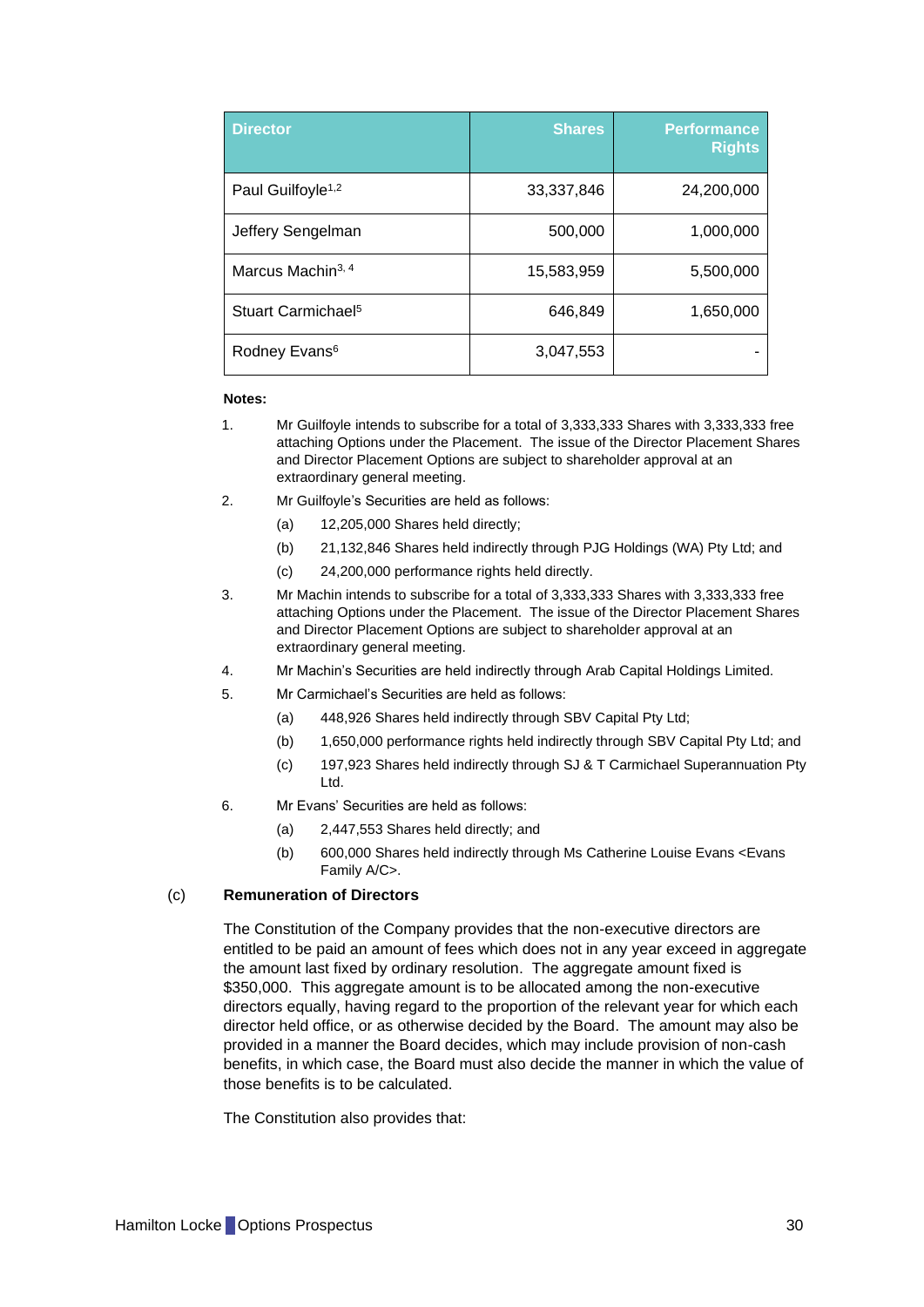- (i) the Directors shall be entitled to be paid reasonable travelling, accommodation and other expenses incurred by them respectively in or about the performance of their duties as Directors; and
- (ii) if any of the Directors being willing are called upon to perform additional or special duties for Company, the Company may remunerate that Director as determined by the Directors and that remuneration may be either in addition to or in substitution for his or her share in the fee-pool described.

The remuneration of executive directors is to be fixed by the Board. As at the date of this Prospectus, the Company has one executive director: Mr Guilfoyle. The total annual base salary payable to Mr Guilfoyle is currently \$325,000 (exclusive of superannuation).

The table below sets out the remuneration provided to the Directors of the Company and their associated companies during the last two financial years (**FY**), inclusive of directors fees, consultancy fees, superannuation benefits and share-based payments.

| <b>Director</b>                | FY ended 30 June<br>$2020($ \$) | FY ended 30 June<br>$2021($ \$) |
|--------------------------------|---------------------------------|---------------------------------|
| Paul Guilfoyle                 | 875,847                         | 418,180                         |
| Jeffery Sengelman              | 987                             | 343,168                         |
| Marcus Machin                  | 71,454                          | 55,176                          |
| Stuart Carmichael <sup>1</sup> |                                 |                                 |
| <b>Rodney Evans</b>            | 82,506                          | 55,176                          |

#### **Notes:**

1. Mr Carmichael was appointed as a Non-Executive Director on 8 July 2021. Ventnor Capital Pty Ltd, an entity related to Mr Carmichael, receive \$3,500 per month for company secretarial services provided to the Company.

#### **5.8 Related party transactions**

There are no related party transactions involved in the Offer, however, as set out in Section [1.1,](#page-9-1) the Participating Directors will receive an aggregate of 6,666,666 Director Placement Shares and 6,666,666 Director Placement Options in respect of their relevant subscriptions, subject to Shareholder approval.

#### **5.9 Interests of other persons**

Except as disclosed in this Prospectus, no expert, promoter or other person named in this Prospectus as performing a function in a professional, advisory or other capacity:

- (a) has any interest nor has had any interest in the last two years prior to the date of this Prospectus in the formation or promotion of the Company, the Placement Options offered under this Prospectus or property acquired or proposed to be acquired by the Company in connection with its formation or promotion or the Placement Options offered under this Prospectus; or
- (b) has been paid or given or will be paid or given any amount or benefit in connection with the formation or promotion of the Company or the Placement Options offered under this Prospectus.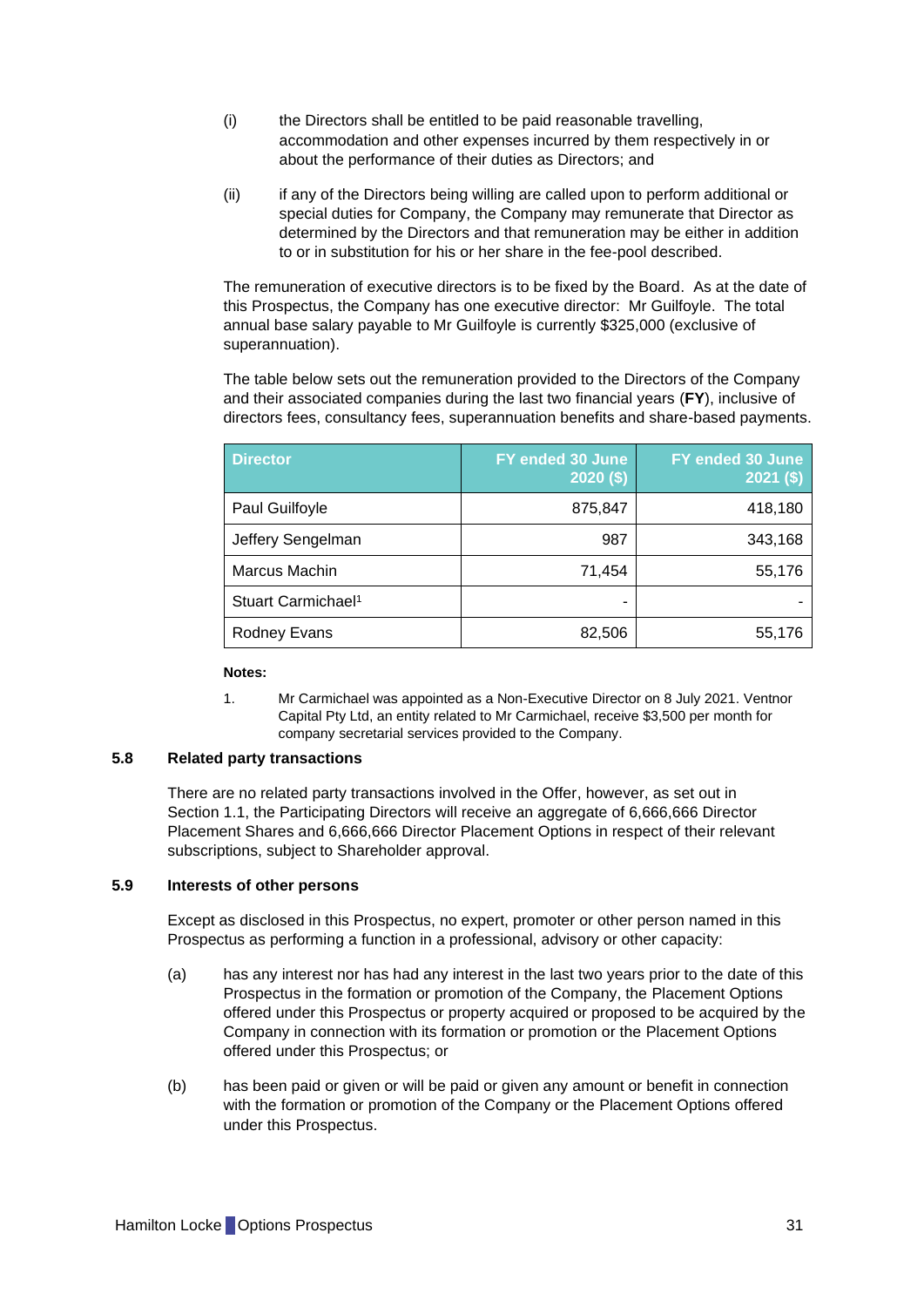Hamilton Locke will be paid approximately \$12,500 (plus GST) in fees for legal services in connection with the Offer and Placement. Hamilton Locke has not provided legal services to the Company and its subsidiaries over the past 24 months.

### <span id="page-32-2"></span>**5.10 Lead Manager Mandate**

The Company entered into a mandate with Alto Capital (**Lead Manager**) in connection with the Placement for the provision of lead manager services and bookrunner services, including the coordination and management of the Placement as well as corporate and commercial advisory services (**Lead Manager Mandate**).

Under the Lead Manager Mandate, the Company has agreed to pay the Lead Manager a 6% capital raising fee in cash in respect of funds raised under the Placement (**Lead Manager Fee**).

The Lead Manager Mandate contains additional provisions, including warranties and indemnities in respect of the Company, which are considered standard for agreements of this nature.

No further fees are payable to the Lead Manager in respect of the Offer.

#### <span id="page-32-0"></span>**5.11 Expenses of Offer**

The estimated expenses of the Offer are as follows:

| <b>Estimated expenses of the Offer</b>         |        |
|------------------------------------------------|--------|
| ASIC lodgement fee                             | 3,206  |
| ASX quotation fee (excluding GST)              | 22.316 |
| Legal and preparation expenses (excluding GST) | 12,500 |
| <b>Total</b>                                   | 38,022 |

#### <span id="page-32-1"></span>**5.12 Consents**

Chapter 6D of the Corporations Act imposes a liability regime on the Company (as the offeror of Options under this Prospectus), the Directors, any persons named in the Prospectus with their consent having made a statement in the Prospectus and persons involved in a contravention in relation to the Prospectus, with regard to misleading and deceptive statements made in the Prospectus. Although the Company bears primary responsibility for the Prospectus, the other parties involved in the preparation of the Prospectus can also be responsible for certain statements made in it.

Each of the parties referred to in this Section:

- (a) does not make, or purport to make, any statement in this Prospectus other than those referred to in this Section; and
- (b) in light of the above, only to the maximum extent permitted by law, expressly disclaim and take no responsibility for any part of this Prospectus other than a reference to its name and a statement included in this Prospectus with the consent of that party as specified in this Section.

Hamilton Locke has given its written consent to being named as the solicitors to the Company in this Prospectus. Hamilton Locke has not withdrawn its consent prior to the lodgement of this Prospectus with the ASIC.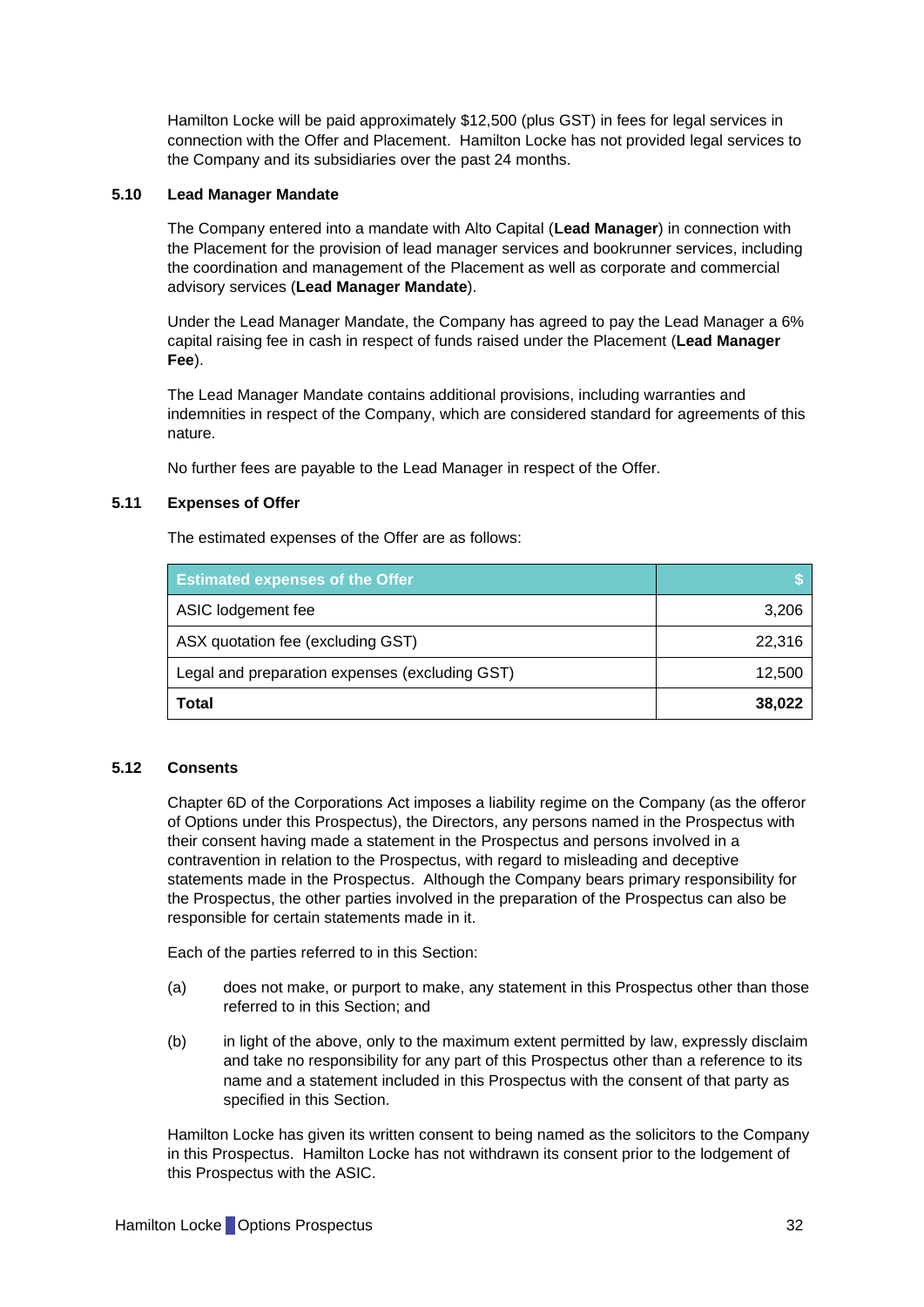Alto Capital has given its written consent to being named in this Prospectus as the lead manager to the Placement. Alto Capital has not withdrawn its consent prior to the lodgement of this Prospectus with the ASIC.

Computershare Investor Services Pty Limited has given its written consent to being named in this Prospectus as share registry to the Company. Computershare Investor Services Pty Limited has not withdrawn its consent prior to the lodgement of this Prospectus with the ASIC.

#### **5.13 Electronic Prospectus**

Pursuant to Regulatory Guide 107 ASIC has exempted compliance with certain provisions of the Corporations Act to allow distribution of an Electronic Prospectus on the basis of a paper Prospectus lodged with ASIC and the issue of Shares in response to an electronic application form, subject to compliance with certain provisions. If you have received this Prospectus as an Electronic Prospectus please ensure that you have received the entire Prospectus accompanied by the Application Form. If you have not, please email the Company and the Company will send to you, for free, either a hard copy or a further electronic copy of this Prospectus or both.

The Company and the Lead Manager reserve the right not to accept an Application Form from a person if it has reason to believe that when that person was given access to the electronic Application Form, it was not provided together with the Electronic Prospectus and any relevant supplementary or replacement prospectus or any of those documents were incomplete or altered. In such a case, the Application Monies received will be dealt with in accordance with section 722 of the Corporations Act.

## <span id="page-33-0"></span>**6. Directors' Statement and Consent**

This Prospectus is authorised by each of the Directors of the Company.

This Prospectus is signed for and on behalf of Company by:

Jeffery Sengelman DSC AM CSC **Chair**

Dated: 30 March 2022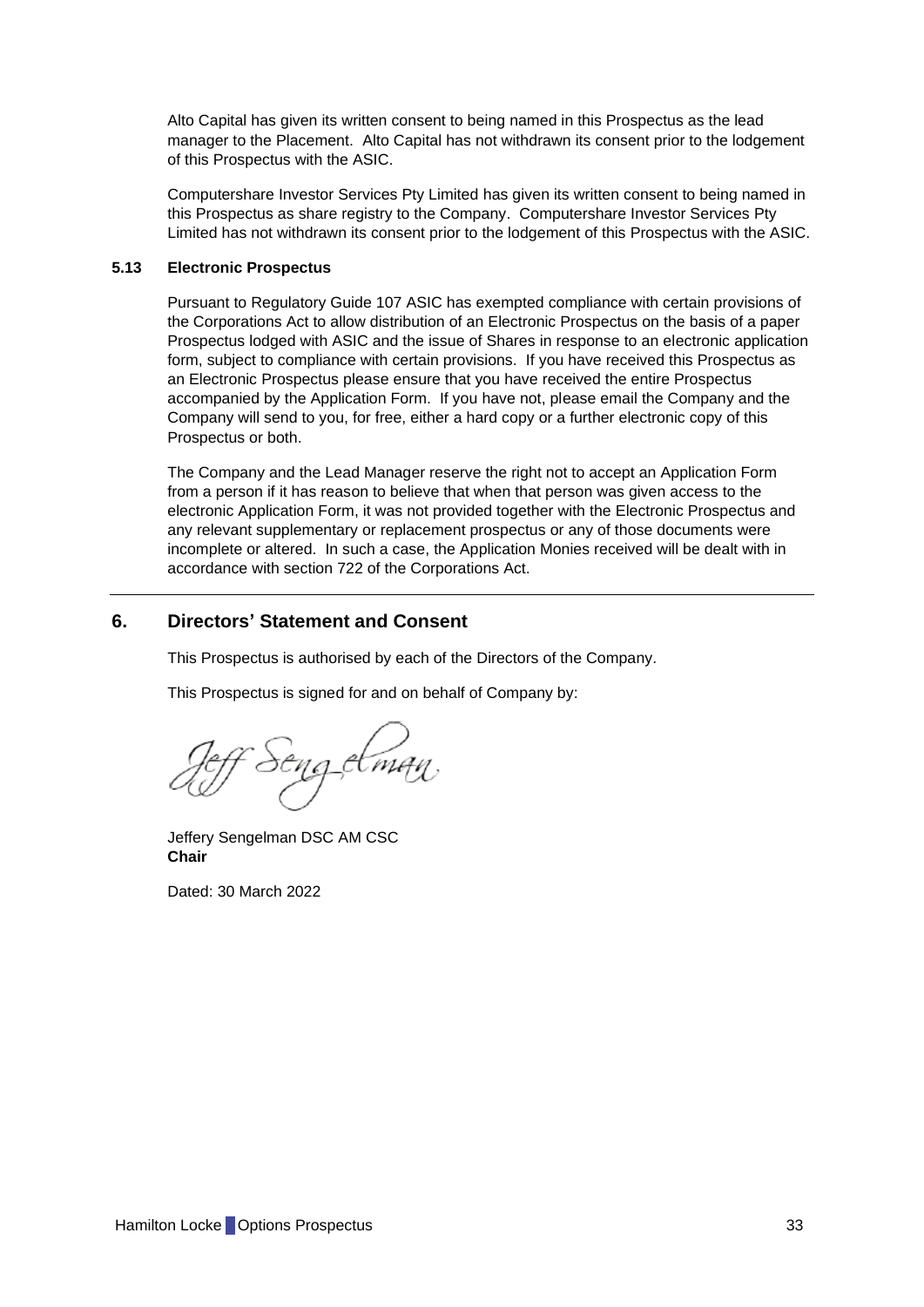## <span id="page-34-0"></span>**7. Definitions**

These definitions are provided to assist persons in understanding some of the expressions used in this Prospectus.

**\$** means Australian dollars.

**Adjustments** has the meaning given in Section [3.5.](#page-15-0)

**Alto Capital** means ACNS Capital Markets Pty Ltd trading as Alto Capital (ABN 93 088 503 208) (AFSL: 279099).

**Applicant** means a person who submits an Application Form.

**Application** means a valid application for Placement Options made on an Application Form.

**Application Form** means the application form accompanying this Prospectus relating to the Offer.

**ASIC** means Australian Securities and Investments Commission.

**ASX** means ASX Limited ACN 008 624 691 and where the context permits the Australian Securities Exchange operated by ASX Limited.

**ASX Settlement** means ASX Settlement Pty Limited ACN 008 504 532.

**ASX Settlement Operating Rules** means ASX Settlement Operating Rules of ASX Settlement.

**Board** means the Directors meeting as a board.

**Business Day** means Monday to Friday inclusive, other than a day that ASX declares is not a business day.

**CHESS** means ASX Clearing House Electronic Subregister System.

**Closing Date** has the meaning given to it in Section [1.3.](#page-10-1)

**Company** or **HTG** means Harvest Technology Group Limited (ACN 149 970 445).

**Constitution** means the constitution of the Company as at the date of this Prospectus.

**Corporations Act** means *Corporations Act 2001* (Cth), as amended or modified from time to time.

**Director Placement Options** means 6,666,666 free-attaching Options proposed to be issued to the Participating Directors under the Placement subject to Shareholder approval.

**Director Placement Shares** means 6,666,666 Shares proposed to be issued to the Participating Directors under the Placement subject to the approval of Shareholders.

**Director Securities** means the Director Placement Shares and Director Placement Options.

**Directors** mean the directors of the Company as at the date of this Prospectus.

**Electronic Prospectus** means the electronic copy of this Prospectus located at the Company's website [https://harvest.technology/investors/.](https://harvest.technology/investors/)